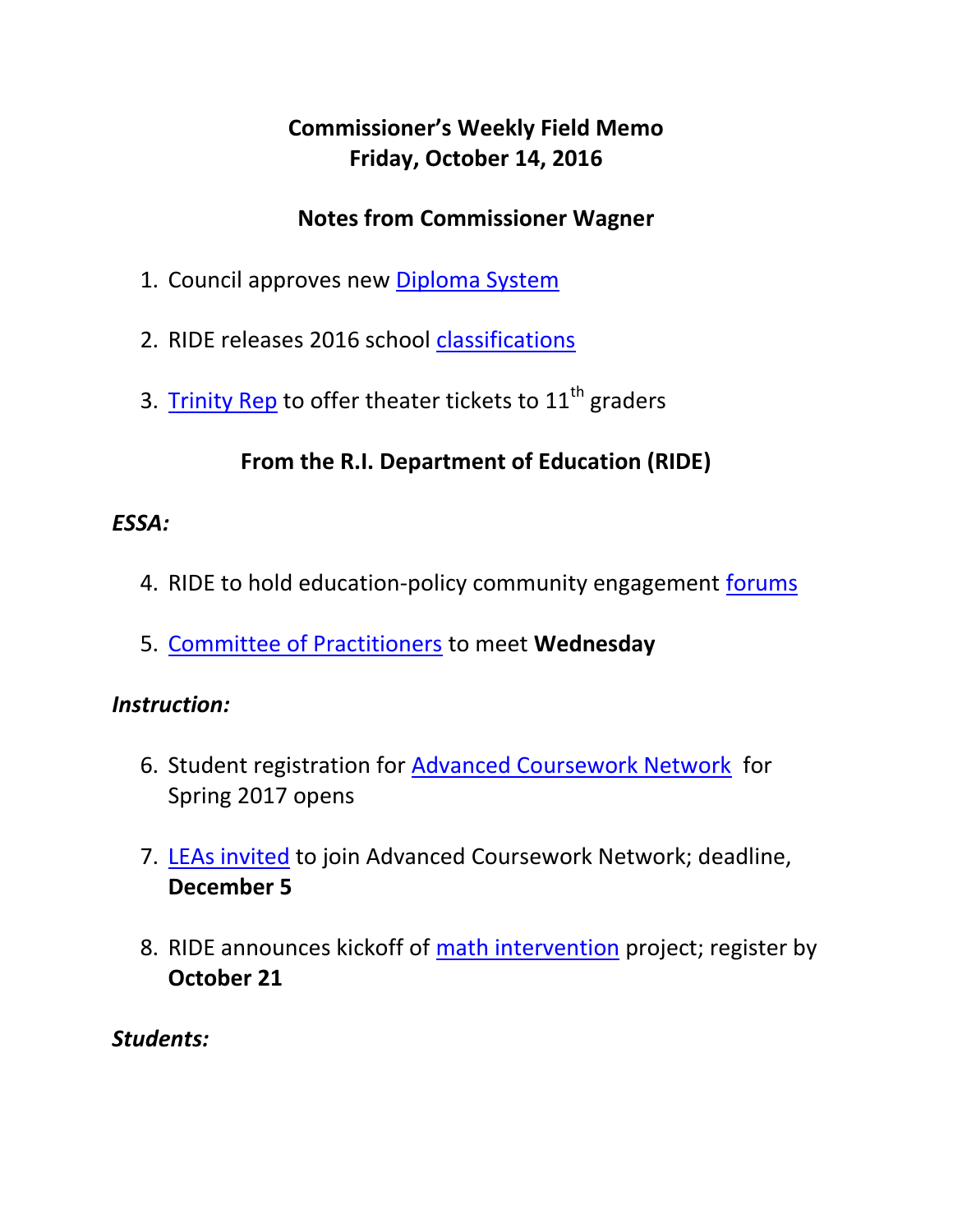9. *Reminder:* RIDE seeks input on services to students with [dyslexia;](#page-10-0) survey deadline extended to **October 21** *– Action Item*

#### *Public Hearings:*

10. Hearings scheduled on [charter applications](#page-10-1)

#### *Educators:*

11. *Reminder:* RIDE to hold first R.I. [Teacher to Teacher](#page-12-0) conference on **October 29**

### *Scholarships:*

- 12. *Reminder:* High-school students encouraged to apply for U.S. [Senate Youth Program;](#page-13-0) deadline, **October 24**
- 13. *Reminder:* LEAs asked to nominate high-school seniors for [Presidential Scholar](#page-15-0) award by **today** (October 14) – *Action Item*

#### **From the U.S. Department of Education**

14. USED releases regulations on [teacher-preparation programs,](#page-17-0) program effectiveness

### **From other organizations**

- 15. State Police announce deadlines, procedures for  $5<sup>th</sup>$  graders to enter National Missing Children's Day [Poster Contest](#page-19-0)
- 16. Roger Williams University School of Continuing Studies seeks student input via survey for planning [Youth Summit](#page-21-0)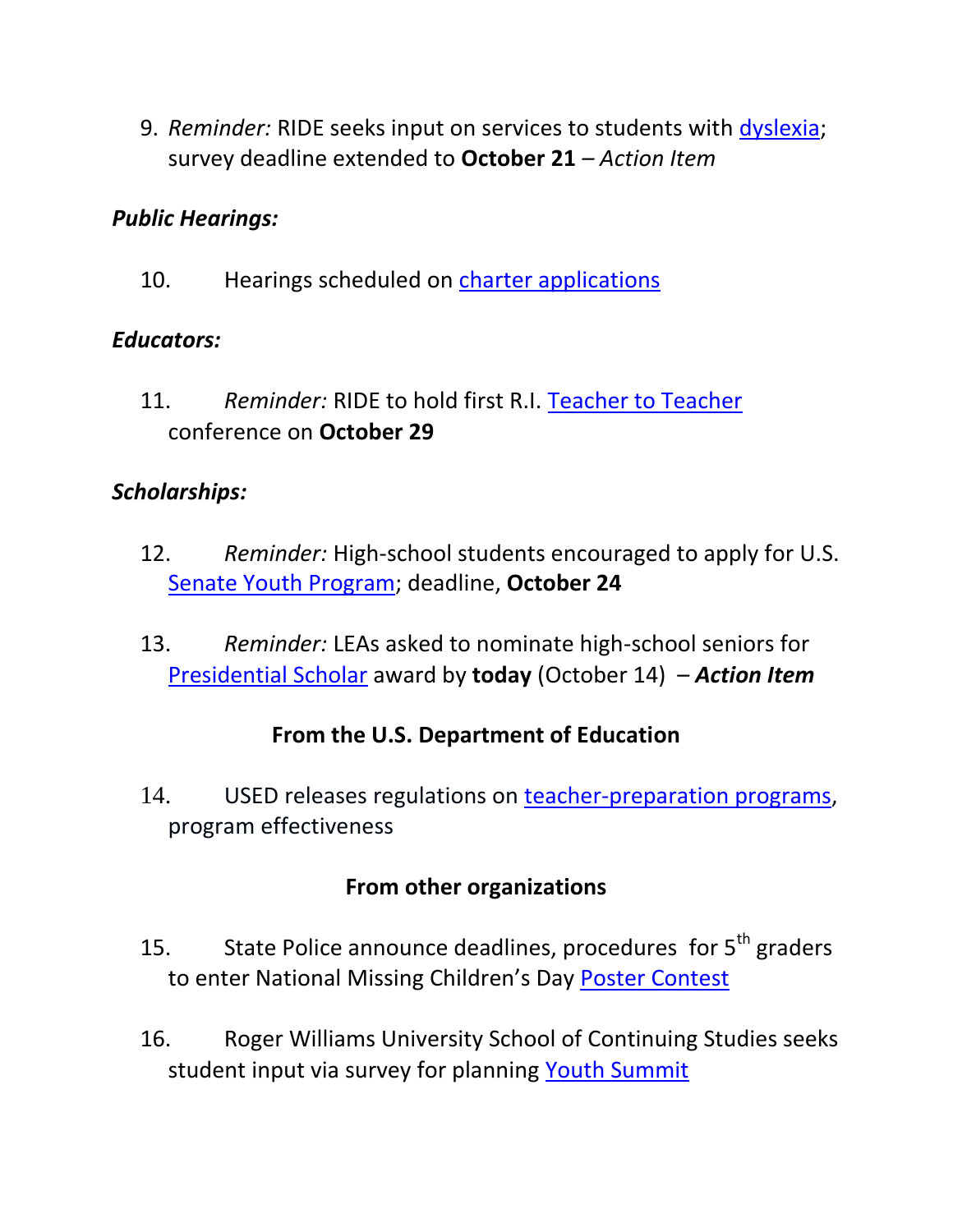- 17. Registration open for conference at RIC for [art educators](#page-21-1)
- 18. Write Rhode Island announces [writing](#page-22-0) workshops

# **Action Item Calendar**

**Today (**October 14) – Presidential [Scholars](http://www.ride.ri.gov/Portals/0/Uploads/Documents/FieldMemos/090216-FM.pdf) nominees due October 21 – Dyslexia survey due (see [below\)](#page-10-0) October 24: [Facilities-](http://www.ride.ri.gov/Portals/0/Uploads/Documents/FieldMemos/100716-FM.pdf)assessment surveys due October 25: [October 1 Data Snapshot, Demographics and duplicates](https://www.eride.ri.gov/eRide40/DataDictionary/ViewDetails.aspx?ID=339)  [NEED to be zero -](https://www.eride.ri.gov/eRide40/DataDictionary/ViewDetails.aspx?ID=339) Due October 28: [October 1 Enrollment Census Submission &Snapshot](https://www.eride.ri.gov/eRide40/DataDictionary/ViewDetails.aspx?ID=339)  [Reports -](https://www.eride.ri.gov/eRide40/DataDictionary/ViewDetails.aspx?ID=339) Due December 9 - [Textbook-](http://www.ride.ri.gov/Portals/0/Uploads/Documents/FieldMemos/100716-FM.pdf)verification forms due

### **Notes from Commissioner Wagner**

# <span id="page-2-0"></span>1. **Council approves new Diploma System**

On Tuesday (October 11), the Council on Elementary and Secondary Education unanimously approved revisions to the Rhode Island graduation requirements that give students more personalized "ownership" over their high-school diploma.The revisions to the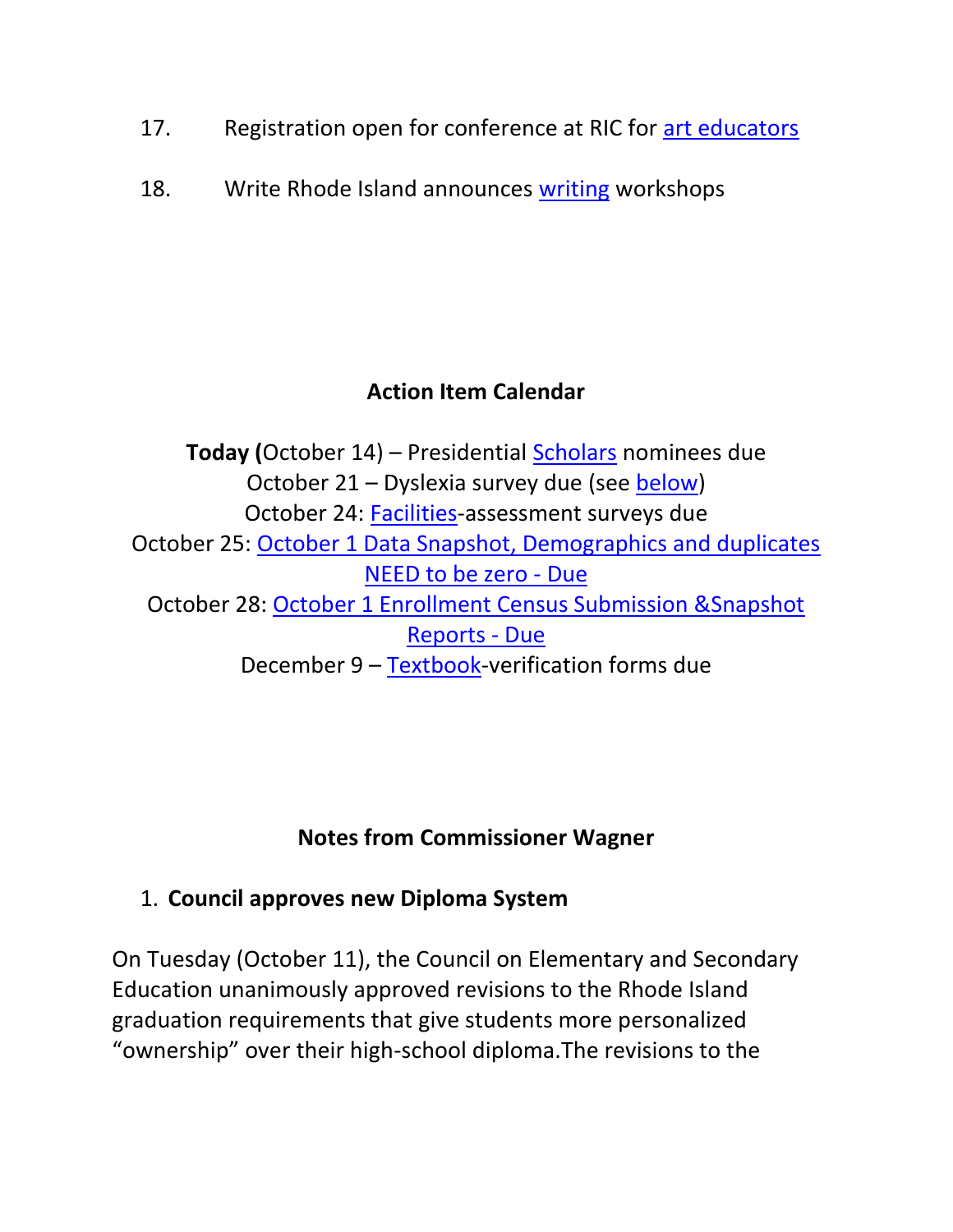[Secondary School Regulations](http://media.ride.ri.gov/BOE/CESE/101116%20Meeting/Encl6a.pdf) eliminate the use of standardized assessments as a statewide graduation requirement.

The revised regulations retain the requirement that graduating students demonstrate proficiency through a "performance-based assessment," such as a senior project, exhibition, or portfolio of work. For the first time the regulations specify that the scoring criteria for these assessments must be "aligned with high-school, level stateadopted content standards and applied learning standards."

The revised regulations also contain a section on "improving literacy and numeracy" for students performing below grade level; the previous regulation focused only on students reading below grade level.

The revised regulations leave unchanged the requirements for course completion: 20 courses including 4 in English, 4 in mathematics, 3 in science, 3 in social students, and 6 determined locally.

Under the new regulations, students can earn a Commissioner's Seal by demonstrating their proficiency in literacy and mathematics on the statewide assessments or on other assessments, such as the SAT. At a later date, the Council will approve a list of assessments and the performance level students must attain to earn the Commissioner's Seal.

Students can also earn optional Pathway Endorsements, such as a Seal of Biliteracy, by demonstrating their learning in a topic of personal interest (e.g., world languages, science and technology, public service, career-technical education). Following guidance that the R.I. Department of Education will develop, local school districts will establish lists of Pathway Endorsements that their graduates can earn, as well as the criteria for demonstrating learning (e.g., completion of a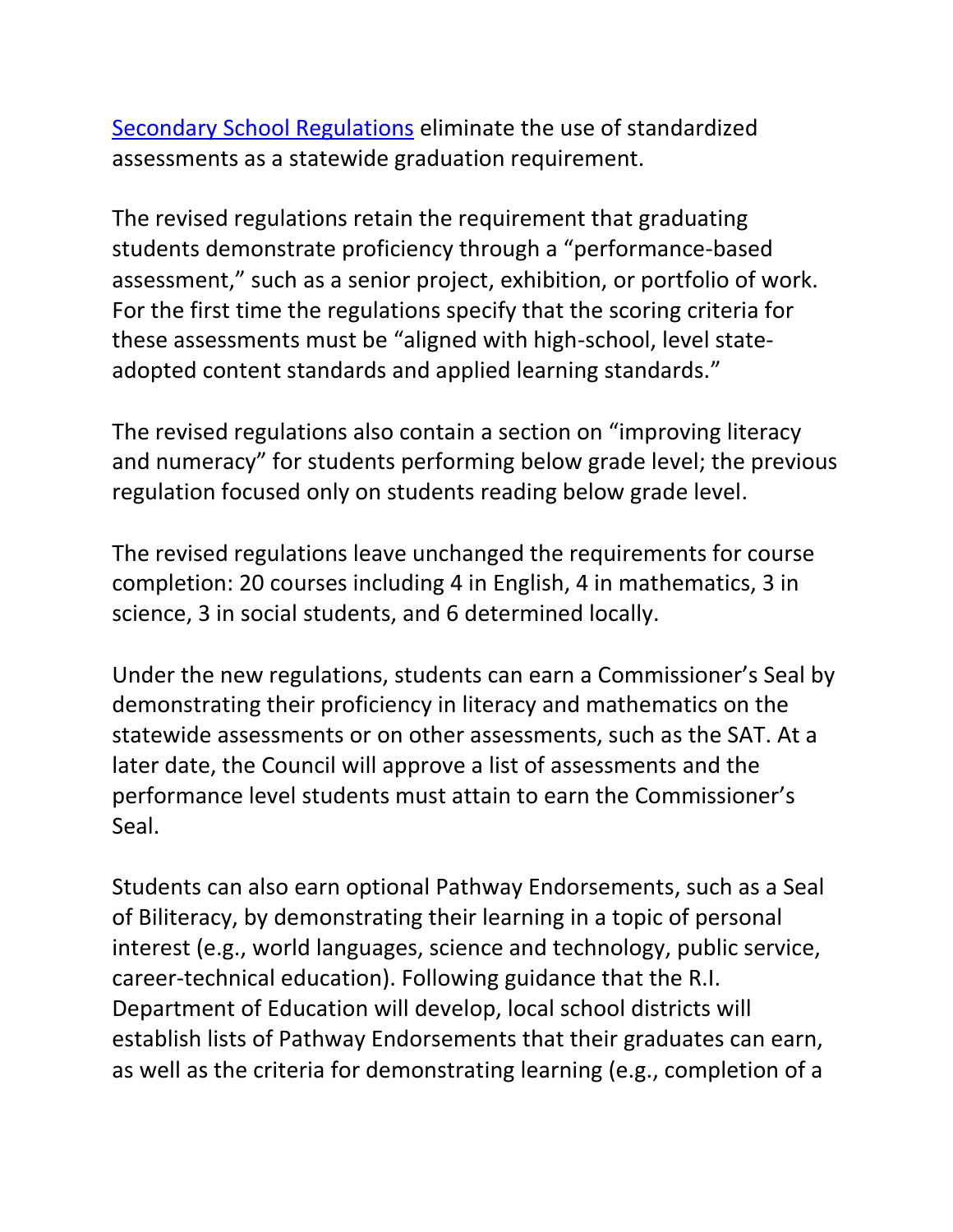series of courses, completion of an advanced or experiential learning project, earning industry-recognized credentials).

The revised Diploma System will go into effect for the Class of 2021 (today's 8<sup>th</sup>-graders).

RIDE is in the process of developing a new system for school and district accountability, which may include the percentage of graduates earning the Commissioner's Seal or Pathway Endorsements to measure school and district success.

Our new diploma system provides a menu of options for students, recognizing that one size does not fit all. The diploma belongs to the student, not us. The new Diploma System lets students personalize and own their diploma as it will better reflect their interests and strengths.

Under a new accountability system, we may set goals to encourage schools to increase the percentages of graduates earning these designations. We are moving to a system that holds schools and districts accountable for helping more and more students navigate personal pathways through the K-12 system that reflect their strengths, interests, and levels of achievement that prepare them for college and the 21<sup>st</sup>-century workforce.

### <span id="page-4-0"></span>2. **RIDE releases 2016 school classifications**

On Wednesday (October 12), RIDE released the 2016 school classifications, naming 22 schools as Commended Schools, the highest classification.

Two schools – the Fort Barton School (Tiverton) and the Rockwell School (Bristol Warren) – achieved Commended status for the  $5<sup>th</sup>$  year in a row. Barrington has four Commended Schools and the Chariho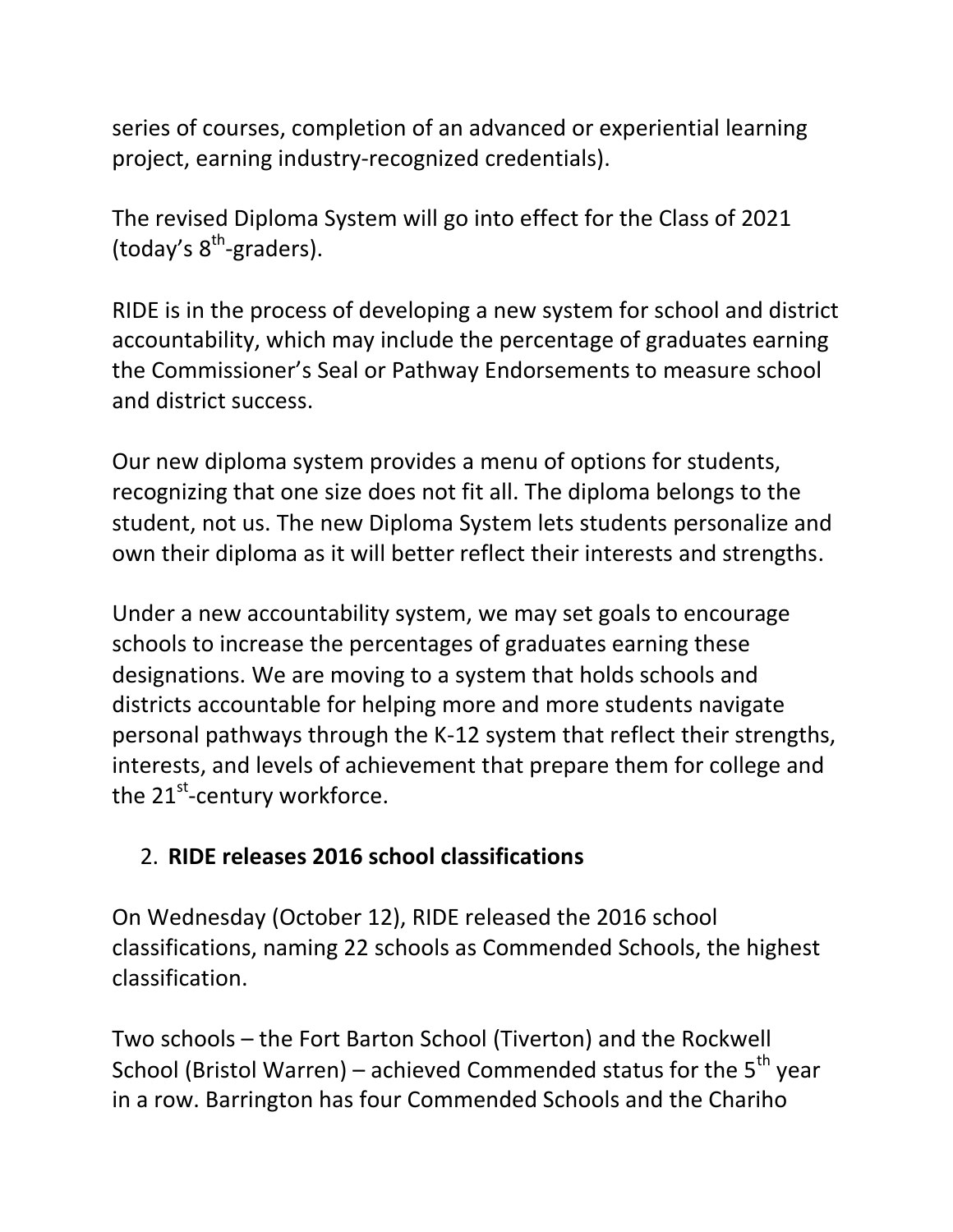Regional School District, Jamestown, and South Kingstown have 2 Commended Schools each. Three of the Commended Schools are charter public schools.

For 2016, 30 schools remain in the lowest classifications; RIDE has identified no new Focus or Priority Schools. Focus and Priority Schools must improve for two or three years, respectively, in order to exit from their classification. The William E. Tolman Senior High School (Pawtucket) exited from the Focus classification, based on its consecutive years of improvement.

Aside from Commended, Focus, and Priority Schools, no other Rhode Island schools receive classifications, although 50 schools received an "alert" because of either low participation rates on PARCC assessments or low graduation rates.

As we continue our transition to PARCC assessments and to the Every Student Succeeds Act, we will have more and better information regarding student progress, closing achievement gaps, and school improvement. We are in the process of developing a new system for school classifications that will employ additional measures beyond state assessments. Improving outcomes for students is a responsibility we all share, and we encourage our school communities to review available data on student progress in order to support good teaching and learning.

# <span id="page-5-0"></span>3. **Trinity Rep to offer theater tickets to 11th graders**

With support from the State Council on the Arts, the Trinity Repertory Company is celebrating its [Project Discovery](https://www.trinityrep.com/Online/default.asp?BOparam::WScontent::loadArticle::permalink=grade-11-project&BOparam::WScontent::loadArticle::context_id) initiative by piloting a project that will offer free theater tickets to  $11<sup>th</sup>$  graders from across Rhode Island.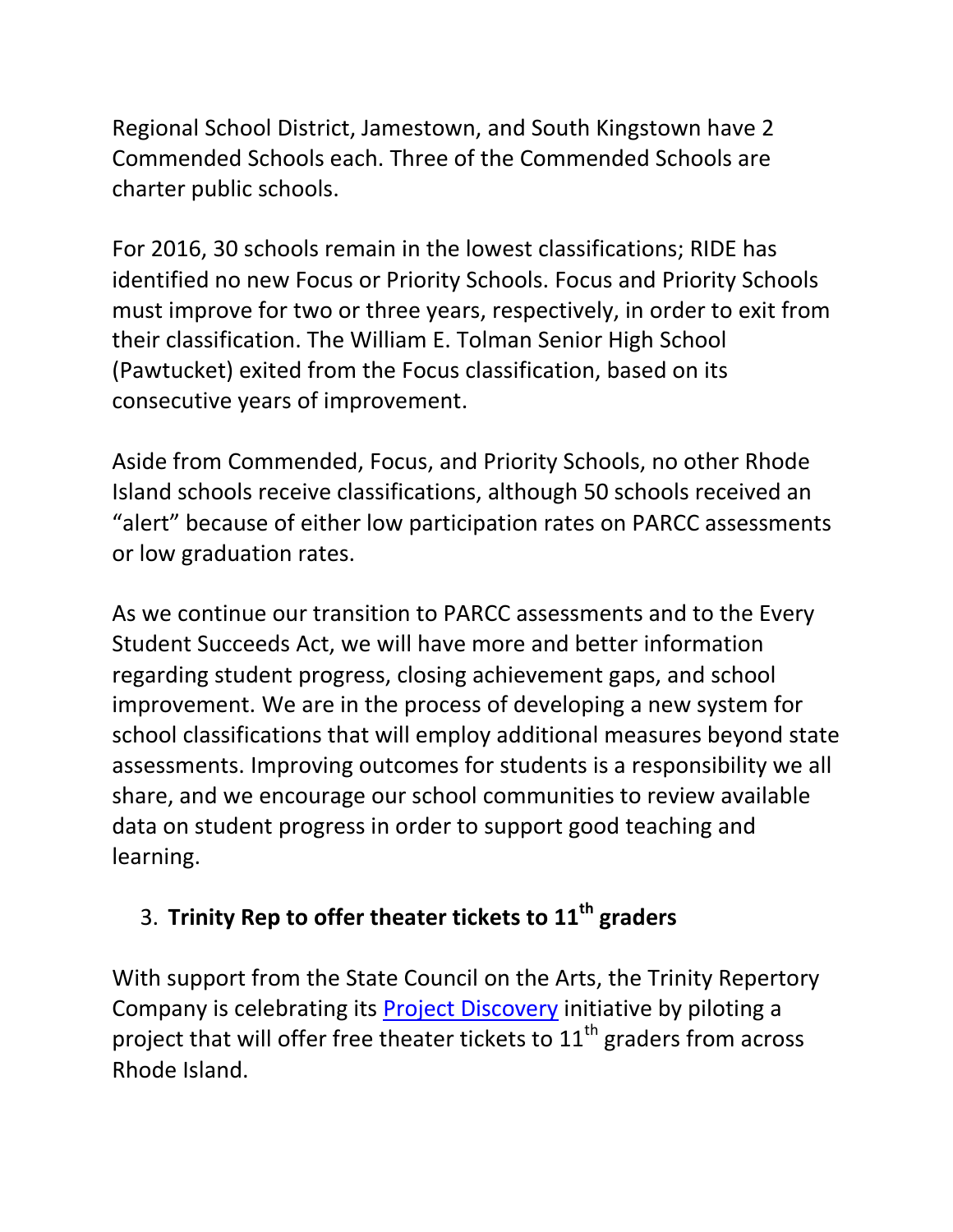We are pleased that Project Discovery will give Rhode Island students the opportunity to enjoy theater and the arts by experiencing Trinity Rep's production of *A Midsummer Night's Dream*. We know that students learn best when they are challenged and totally engaged, and there are few experiences that capture the attention of our students more powerfully than theater and a well-rounded arts education.

Rhode Island principals and teachers interested in bringing their  $11^{\text{th}}$ grade class to a performance of *A Midsummer Night's Dream* free of charge can visit [www.trinityrep.com](http://www.trinityrep.com/) or email Education Partnerships Manager Matthew Tibbs, at [mtibbs@trinityrep.com.](mailto:mtibbs@trinityrep.com)

# **From RIDE**

### <span id="page-6-0"></span>*ESSA:*

# 4. **RIDE to hold education-policy community engagement forums**

As we prepare to transition to the new federal law – the Every Student Succeeds Act (ESSA) – RIDE will hold community forums next month to collect public feedback and input. These forums will be an opportunity to critically engage public stakeholders in the decision-making process so that their experience may inform the Rhode Island plan for implementation of ESSA.

We will hold five forums at locations across Rhode Island: Northern Rhode Island, Providence Area, West Bay, East Bay, and Southern Rhode Island. Stay tuned – dates and locations will be announced soon!

Forums will take place from  $5:30 - 7$  p.m.; doors will open at  $5:15$  p.m. We hope you will be able to join us for this informative and interactive event!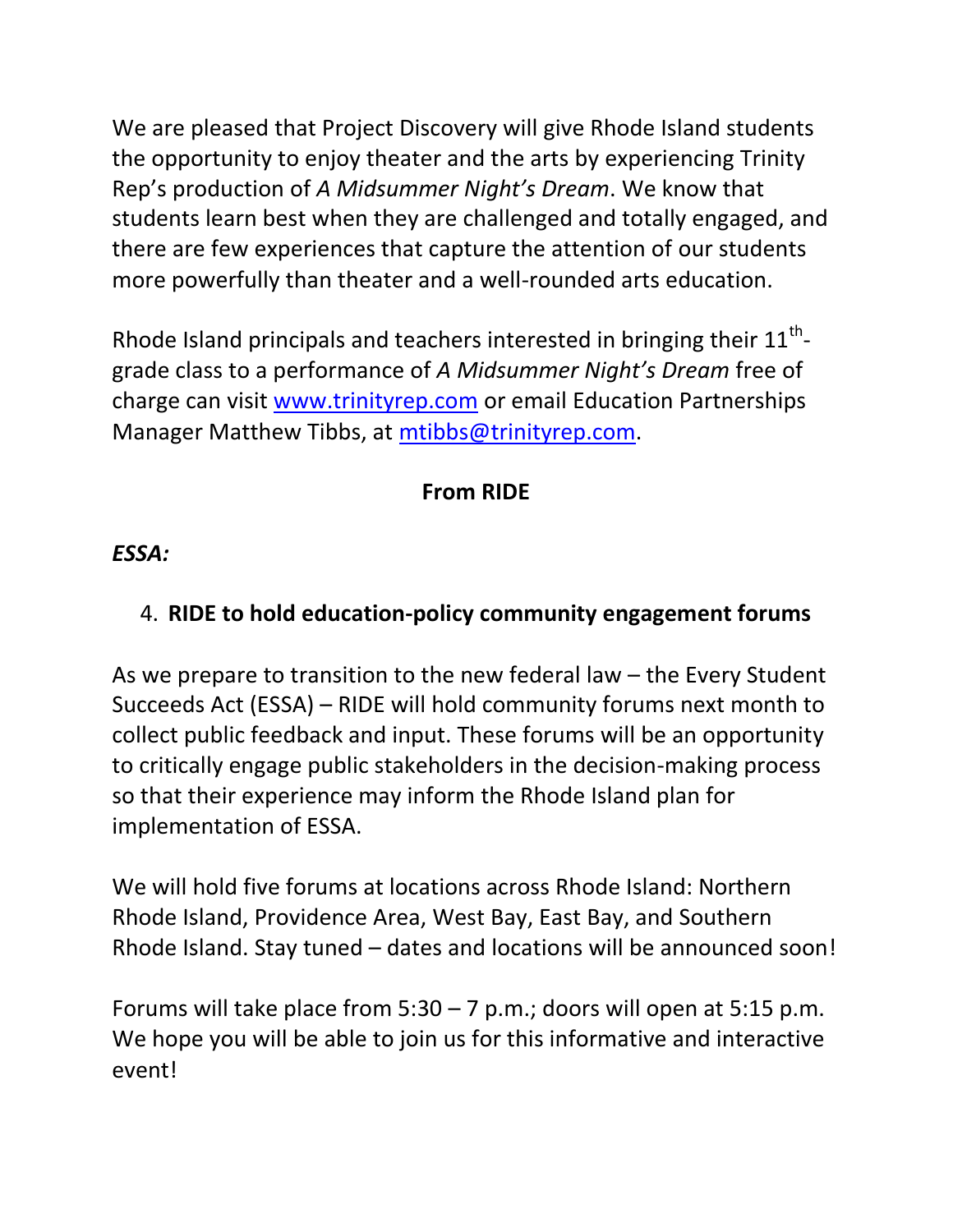For more information about these forums, please email Felicia Brown, at [Felicia.Brown@ride.ri.gov.](mailto:Felicia.Brown@ride.ri.gov) For more information on ESSA in Rhode Island, click [here.](http://www.ride.ri.gov/InformationAccountability/EveryStudentSucceedsAct(ESSA).aspx)

### 5. **Committee of Practitioners to meet Wednesday**

The next meeting of the Committee of Practitioners, which is providing advice and feedback to RIDE during the process of transition to the Every Student Succeed Act, will take place on **Wednesday** (October 19), from 4 – 6 p.m., at the United Way of Rhode Island, 50 Valley St., Providence.

### *Instruction:*

# <span id="page-7-0"></span>6. **Student registration for Advanced Coursework Network for Spring 2017 opens**

The Advanced Coursework Network is offering more than 50 additional courses in the spring of 2017, building on the successes of student registration in fall and yearlong courses this fall. These courses will begin in January 2017 and run throughout the spring semester. Course providers include Roger Williams University, Johnson & Wales University, Riverzedge, the Providence After School Alliance, Astro Curricular, the New England Institute of Technology, the New England Maritime Academy, and Salve Regina University. Courses include math, science, technology, arts, career exploration, ELA, and more.

LEAs that have already confirmed their participation will receive further information about enrollment procedures directly to their appointed contact. LEAs interested in joining the Advanced Coursework Network to enable students to access these options at no cost to the student, family, or LEA, can visit [www.ride.ri.gov/advancedcoursework](http://www.ride.ri.gov/advancedcoursework) for more information.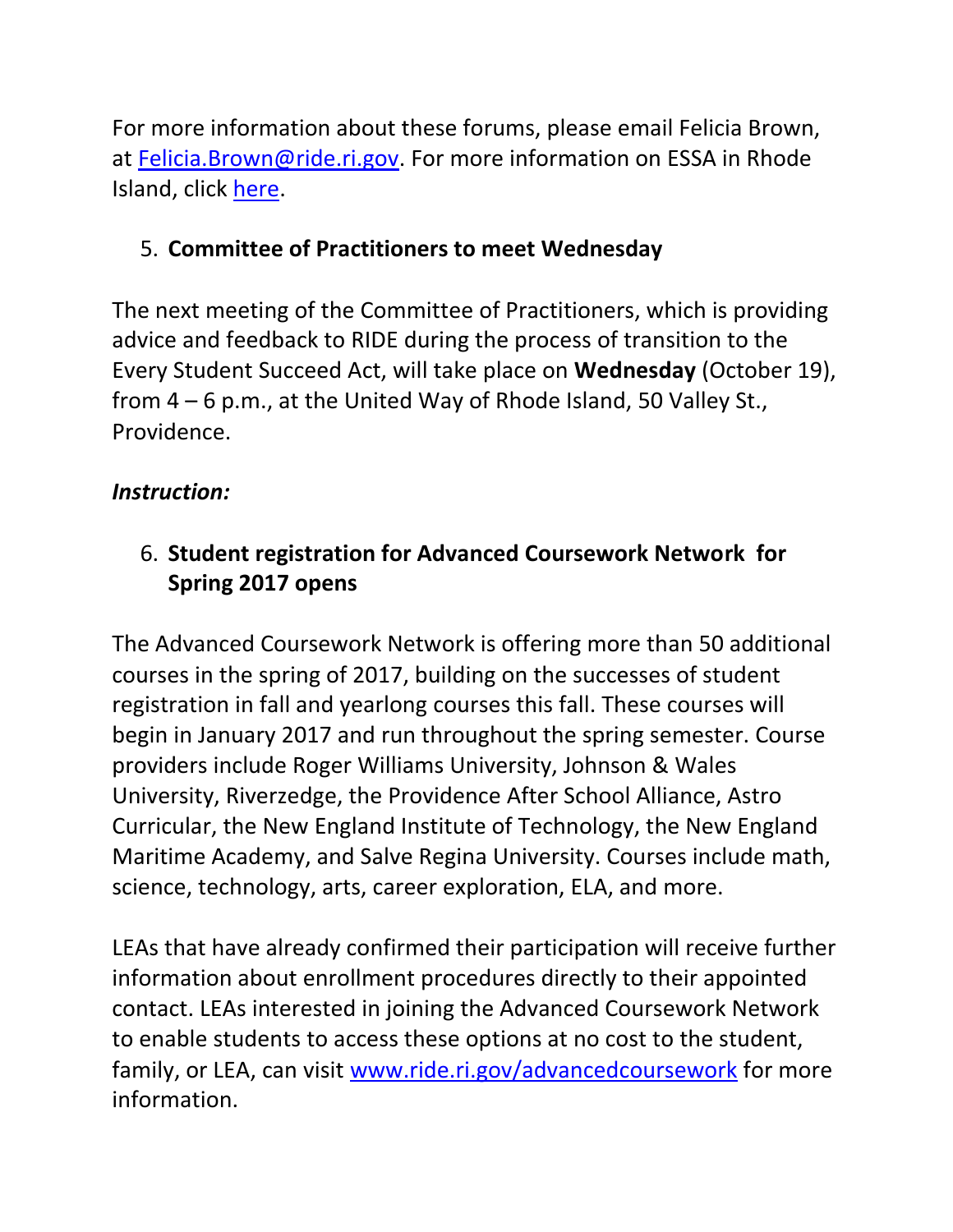Questions can be directed to [advancedcoursework@ride.ri.gov.](mailto:advancedcoursework@ride.ri.gov)

### <span id="page-8-0"></span>7. **LEAs invited to join Advanced Coursework Network; deadline, December 5**

RIDE invites middle schools and high schools to apply to be a Network Provider for the new Rhode Island Advanced Coursework Network. The Advanced Coursework Network is designed to help districts and schools create opportunities for Rhode Island students to envision, pursue, and complete their individualized graduation pathway by expanding on the great work of Rhode Island schools, districts, community organizations and postsecondary-education institutions and creating opportunities to further sustain existing efforts.

As a Network Provider you will open doors and create new opportunities for Rhode Island middle- and high-school students by offering previously unavailable coursework to students across the state. Network Providers will offer coursework, including advanced science and mathematics courses, as well as Advanced Placement (AP<sup>©</sup>), world languages, career-focused and dual or concurrent enrollment courses. As a Network Provider, you may choose to extend coursework already offered by your school or organization or develop new course opportunities. Coursework may be face to face, blended, or virtual and could be offered during the traditional school day or after hours or on weekends. RIDE will pay a per-student tuition to Network Providers for each student they enroll from the network, based on the proposed tuition in each Network Provider's application process.

Applications are due via an online form by **December 5**. To review the Request for Proposals and additional resources for potential Network Providers, please visit: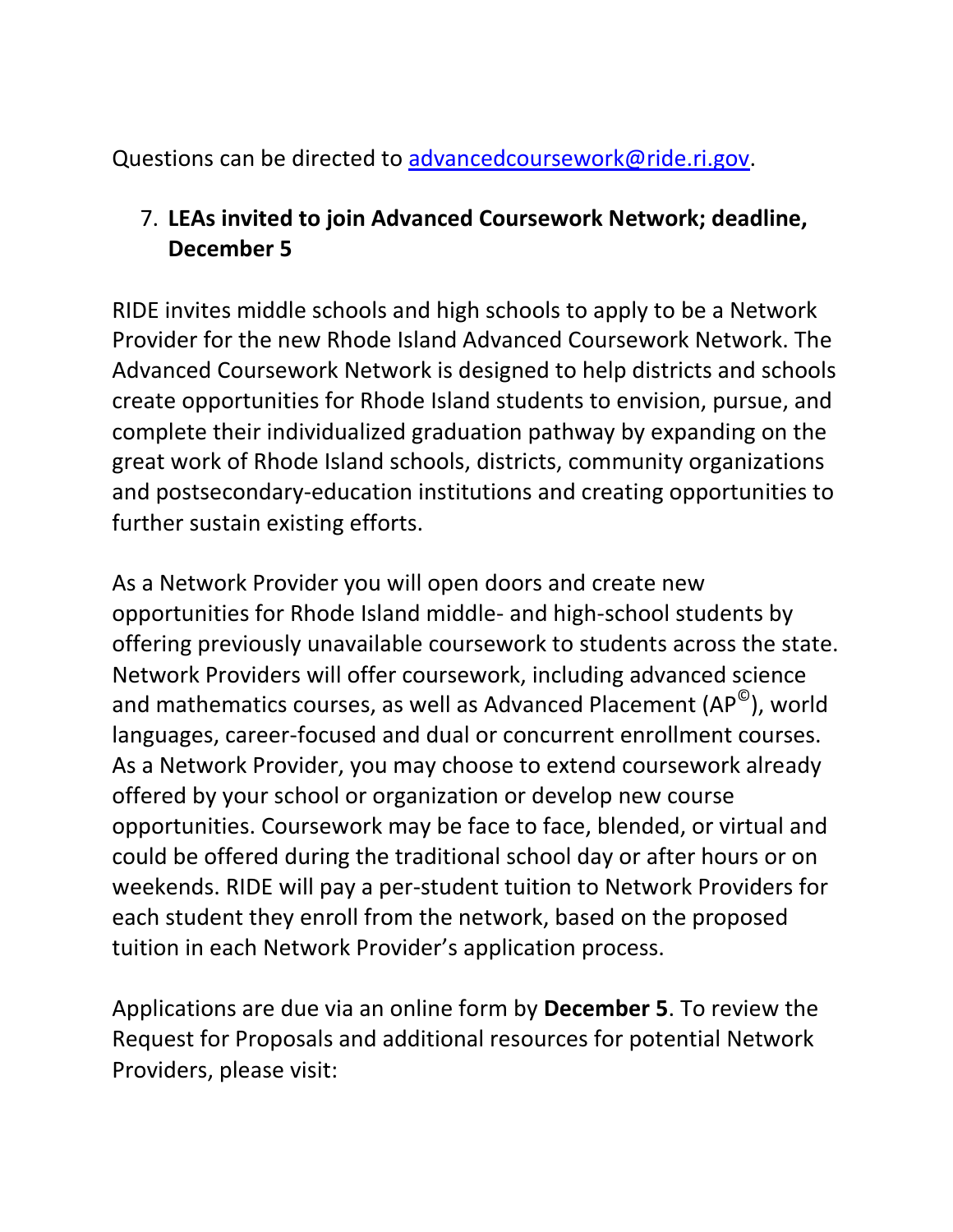#### [WWW.RIDE.RI.GOV/ADVANCEDCOURSEWORK.](WWW.RIDE.RI.GOV/ADVANCEDCOURSEWORK)

We hope that you will consider applying to offer coursework in the current school year. Information is also available on our website regarding becoming a Network Member, through which students at your school or district may choose to take courses offered by the network. Inquiries regarding the network can be directed to: Nicole Smith, at [advancedcoursework@ride.ri.gov](mailto:advancedcoursework@ride.ri.gov) or 222-8436.

# <span id="page-9-0"></span>8. **RIDE announces kickoff of math intervention project; register by October 21**

The State Systemic Improvement Plan (SSIP) is a comprehensive, multiyear plan, required of states by the U.S. Department of Education Office of Special Education Programs (OSEP); the plan focuses on improving results for children with disabilities as measured through a specific performance measure. As part of the SSIP, RIDE is providing a multiyear cohort training opportunity for schools on improving intensive and individualized instruction in math for students with learning disabilities within a systematic framework of culturally and linguistically responsive supports.

RIDE is pleased to announce the [kickoff event](http://www.ride.ri.gov/Portals/0/Uploads/Documents/Students-and-Families-Great-Schools/Special-Education/Special-Education-Regulations/AIR-RIDE-Flyer-Targeted.pdf) for the Intensive Math Intervention Project, which will take place on October 25 from  $2 - 3$ p.m., at Save the Bay, 100 Save the Bay Drive, Providence. LEA special education and curriculum directors are invited to learn more about the project, which will be based on Multi-Tiered Systems of Support practices and Data-Based Individualization in mathematics, coordinated and delivered by the American Institutes for Research. Please contact [Emily.Klein@ride.ri.gov](mailto:Emily.Klein@ride.ri.gov) (or 222-8985) to register for the kickoff event by close of business Friday, **October 21**.

### *Students:*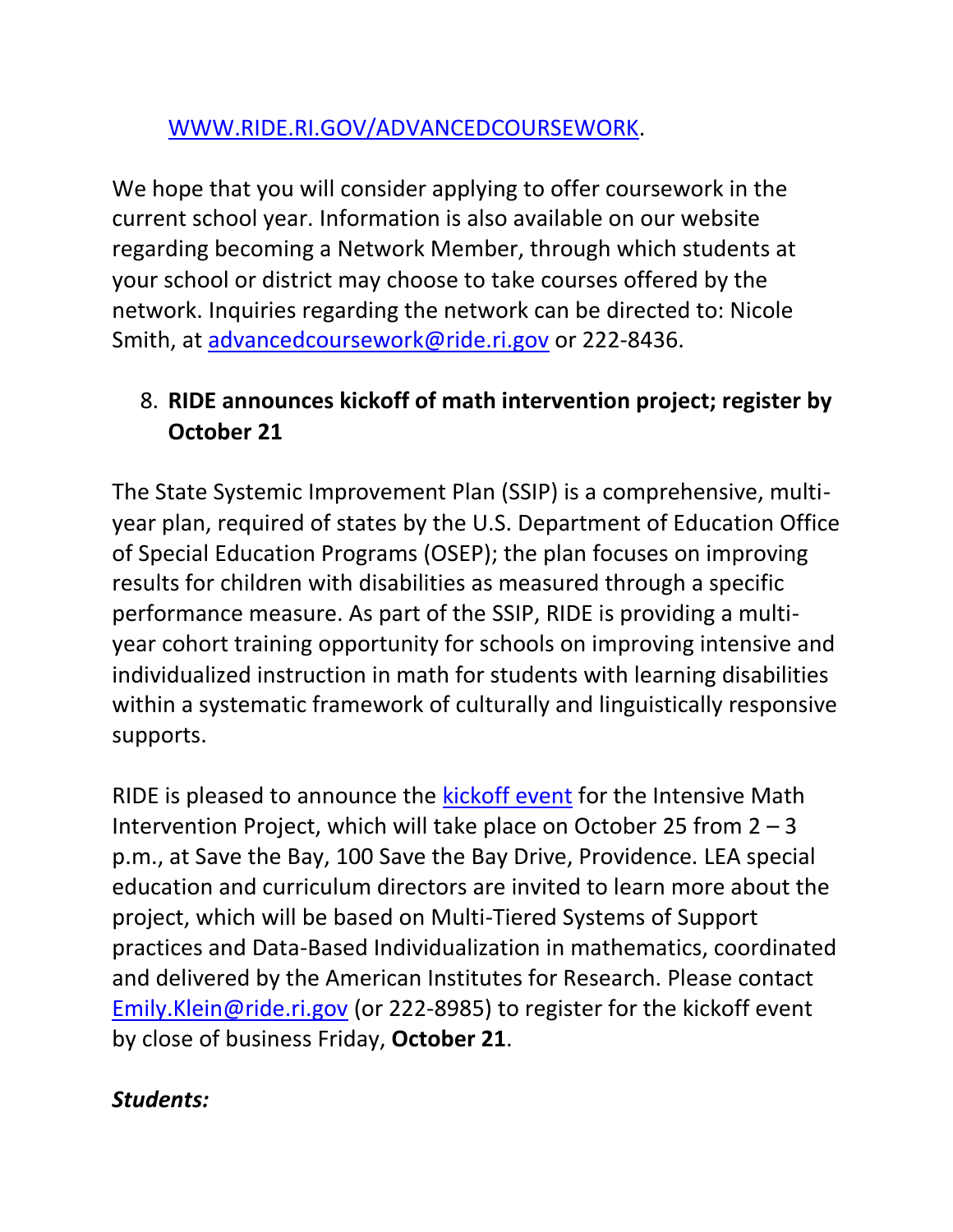## <span id="page-10-0"></span>9. *Reminder:* **RIDE seeks input on services to students with dyslexia; survey deadline extended to October 21 –** *Action Item*

The General Assembly passed one bill and introduced other bills this year regarding the needs and services for children presenting with the challenge of dyslexia. In order to inform a thoughtful conversation about supporting students with dyslexia, RIDE is seeking one response from each school district, charter school, and state-operated school regarding current capacity to serve students with dyslexia. Please complete the questions to the best of your ability or direct the survey to the administrator in your district who is best suited to answer the questions. We are seeking only one response from each school district, charter school, and state-operated school. Please consult with your team and complete the survey, by **October 21** (deadline extended), at:

### <https://www.surveymonkey.com/r/YP6TYQ2>

Thank you for participating in the survey. Your feedback is important.

### *Public Hearings:*

### <span id="page-10-1"></span>10. **Hearings scheduled on charter applications**

As per Rhode Island General Law §16-77.3-3(b), RIDE invites all interested parties to participate in public hearings and submit written comments concerning the [Requests for New Charter Applications and](http://www.ride.ri.gov/studentsfamilies/ripublicschools/charterschools.aspx#1977600-charter-school-proposals-under-review)  [Requests for Expansions.](http://www.ride.ri.gov/studentsfamilies/ripublicschools/charterschools.aspx#1977600-charter-school-proposals-under-review) Public comment period for Requests for New Charter Applications and Requests for Expansions is in place through **December 1**, with the exception of Wangari Maathai Community School, for which the public comment period will end on **December 9**.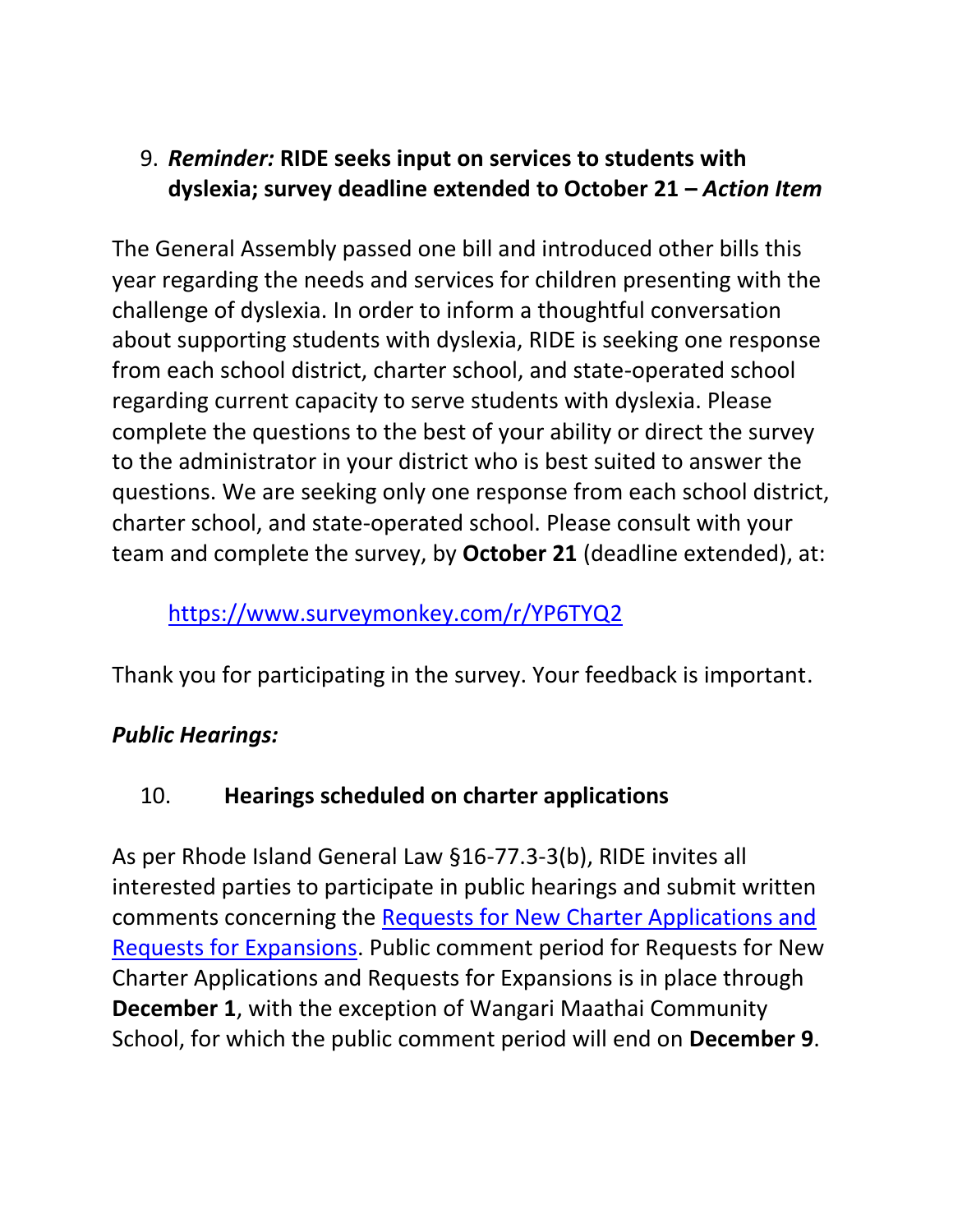The hearing locations are accessible to those with disabilities. Translation and interpreter services for those with hearing impairment will be provided if requested *one week prior to the hearing.* Requests for this service can be made by emailing [RICharters@ride.ri.gov](mailto:RICharters@ride.ri.gov) or by calling RI Relay, at (800) 745-5555, or RIDE, at 222-8255. Written comments may be submitted to [RICharters@ride.ri.gov](mailto:RICharters@ride.ri.gov) at the R.I. Department of Elementary and Secondary Education, 255 Westminster Street, Providence, RI 02903, or by faxing 222-3465.

# *Schedule of Public Hearings:*

# **Monday** (October 17)

Providence Public Library, Ship Room, 150 Empire Street

- The Paul Cuffee School:  $5 6$  p.m.
- Trinity Academy for the Performing Arts:  $6:30 7:30$  p.m.

# **Wednesday** (October 19)

Providence Public Library, Ship Room, 150 Empire Street

- Achievement First Rhode Island:  $5 6$  p.m.
- Charette:  $6:30 7:30$  p.m.

# Tuesday, **October 25**

West Greenwich Public Library, 274 Victory Highway The Greene School:  $5 - 6$  p.m.

# Thursday, **October 27**

Segue Institute for Learning, 325 Cowden Street, Central Falls

- The Learning Community:  $5 6$  p.m.
- Segue Institute for Learning:  $6:30 7:30$  p.m.

# Wednesday, **November 2**

Providence Public Library, Auditorium, 150 Empire Street,

• The Paul Cuffee School:  $5 - 6$  p.m.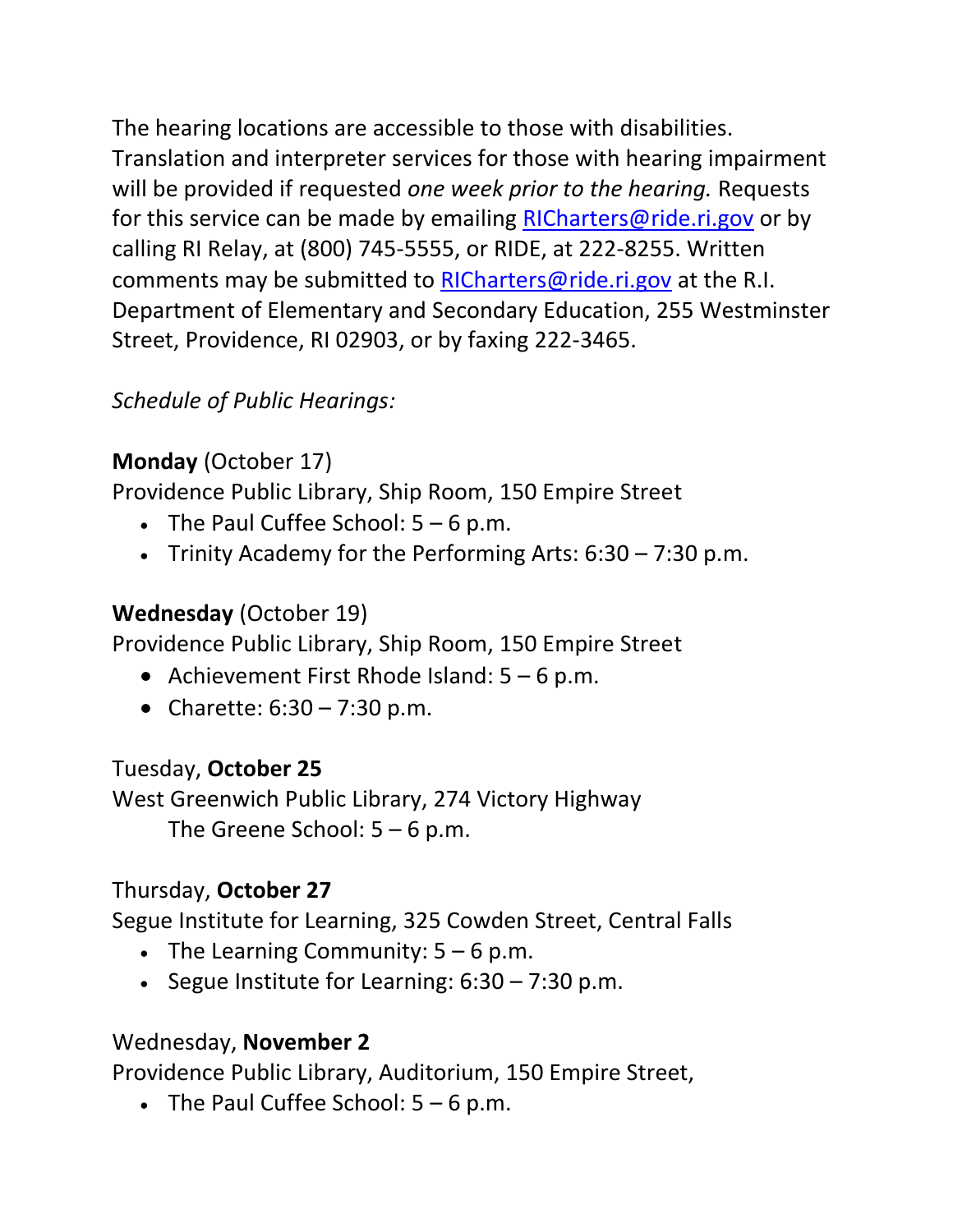Finity Academy for the Performing Arts:  $6:30 - 7:30$  p.m.

#### Monday, **November 7**

The Learning Community, 21 Lincoln Ave, Central Falls

- The Segue Institute for Learning:  $5 6$  p.m.
- The Learning Community:  $6:30 7:30$  p.m.

#### Wednesday, **November 9**

Providence Public Library, Auditorium, 150 Empire Street,

- The Achievement First:  $5 6$  p.m.
- Charette: 6:30 P- 7:30 p.m.

#### Thursday**, November 10**

West Greenwich Public Library, 274 Victory Highway

The Greene School:  $5 - 6$  p.m.

The public hearing for Wangari Maathai Community School will be scheduled by the close of business today (October 14).

#### *Educators:*

### <span id="page-12-0"></span>11. *Reminder:* **RIDE to hold first R.I. Teacher to Teacher conference on October 29**

On October 29, RIDE will host the first "Rhode Island Teacher to Teacher Conference: Opening Doors for Innovation and Collaboration," at Lincoln Middle School, 152 Jenckes Hill Rd. This conference will be an opportunity for teachers across the state to learn about successful classroom practices from colleagues. The entire conference will be presented by Rhode Island educators and will be for Rhode Island educators to share innovative practices currently being used in our schools. Attendees will have an opportunity to learn from fellow Rhode Island educators about effective and innovative practices at a variety of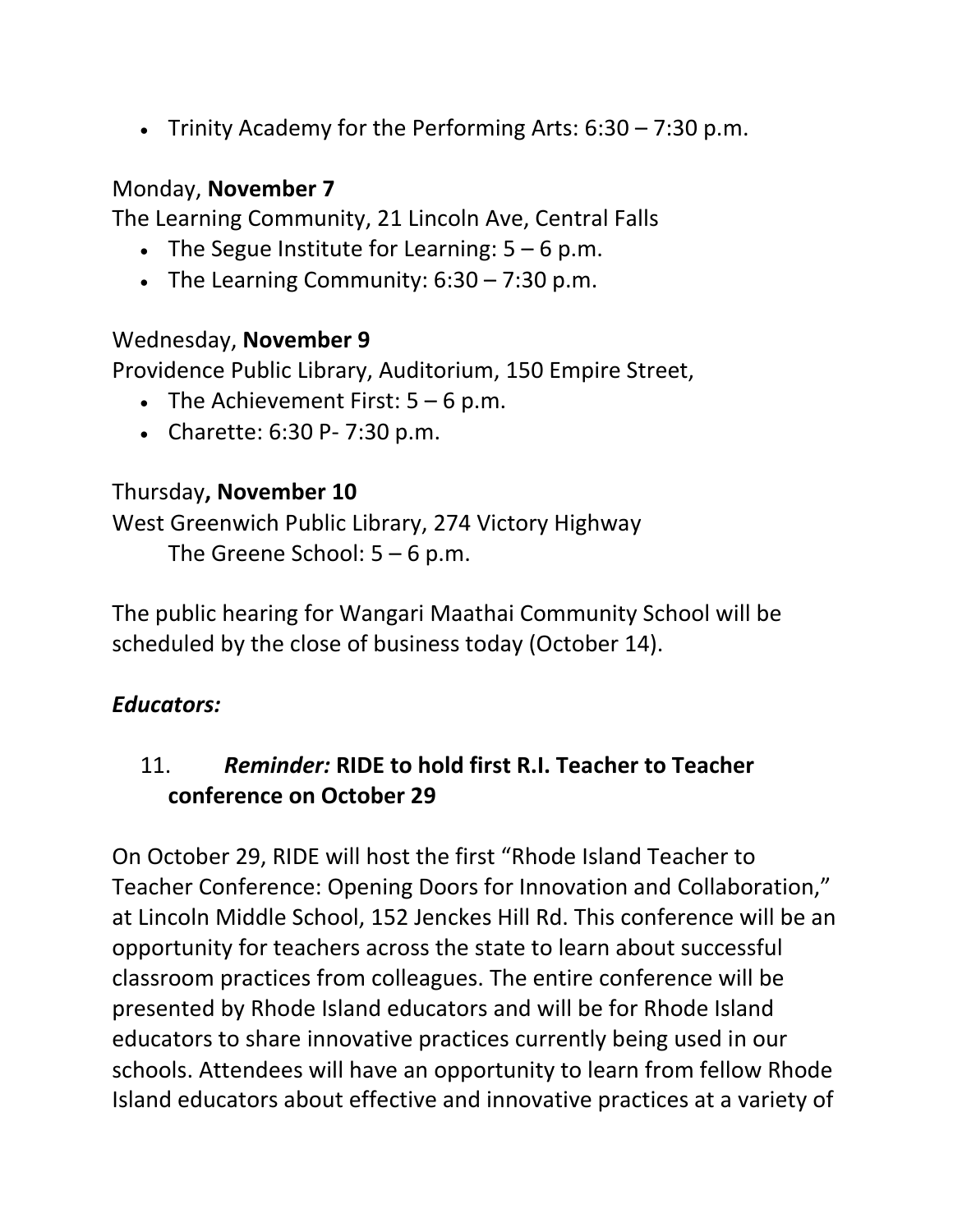grade levels and from various content areas. Guest speakers include Commissioner Wagner and 2017 Rhode Island Teacher of the Year, Nikos Giannopoulos.

To register for the event, please visit [http://rit2t.eventbrite.com](http://rit2t.eventbrite.com/) Registration includes a light breakfast and lunch. If you have any questions or would like more information about the conference, please email Mary Keenan, at [mary.keenan@ride.ri.gov](mailto:mary.keenan@ride.ri.gov) .

To learn more about the specific sessions offered, please click here:

[https://docs.google.com/document/d/1L4ieG6ajXz6xfHSann1MB](https://docs.google.com/document/d/1L4ieG6ajXz6xfHSann1MB5O3z3KDTFrZ04IbqMIXyZQ/edit?usp=sharing) [5O3z3KDTFrZ04IbqMIXyZQ/edit?usp=sharing](https://docs.google.com/document/d/1L4ieG6ajXz6xfHSann1MB5O3z3KDTFrZ04IbqMIXyZQ/edit?usp=sharing)

For a brochure with specific session times and schedule, please click here:

[https://drive.google.com/file/d/0B8SQxp067vUsODI1Szd4QzcyM](https://drive.google.com/file/d/0B8SQxp067vUsODI1Szd4QzcyMXc/view?usp=sharing) [Xc/view?usp=sharing.](https://drive.google.com/file/d/0B8SQxp067vUsODI1Szd4QzcyMXc/view?usp=sharing)

### *Scholarships:*

# <span id="page-13-0"></span>12. *Reminder:* **High-school students encouraged to apply for U.S. Senate Youth Program; deadline, October 24**

We would like to let you know about the 55th Annual United States Senate Youth Program (USSYP). This is an important scholarship opportunity for your outstanding junior and senior high-school students interested in in pursuing careers in public service. To qualify students must currently be serving in an elected capacity in a student organization for the 2016-17 school year. The following are eligible roles: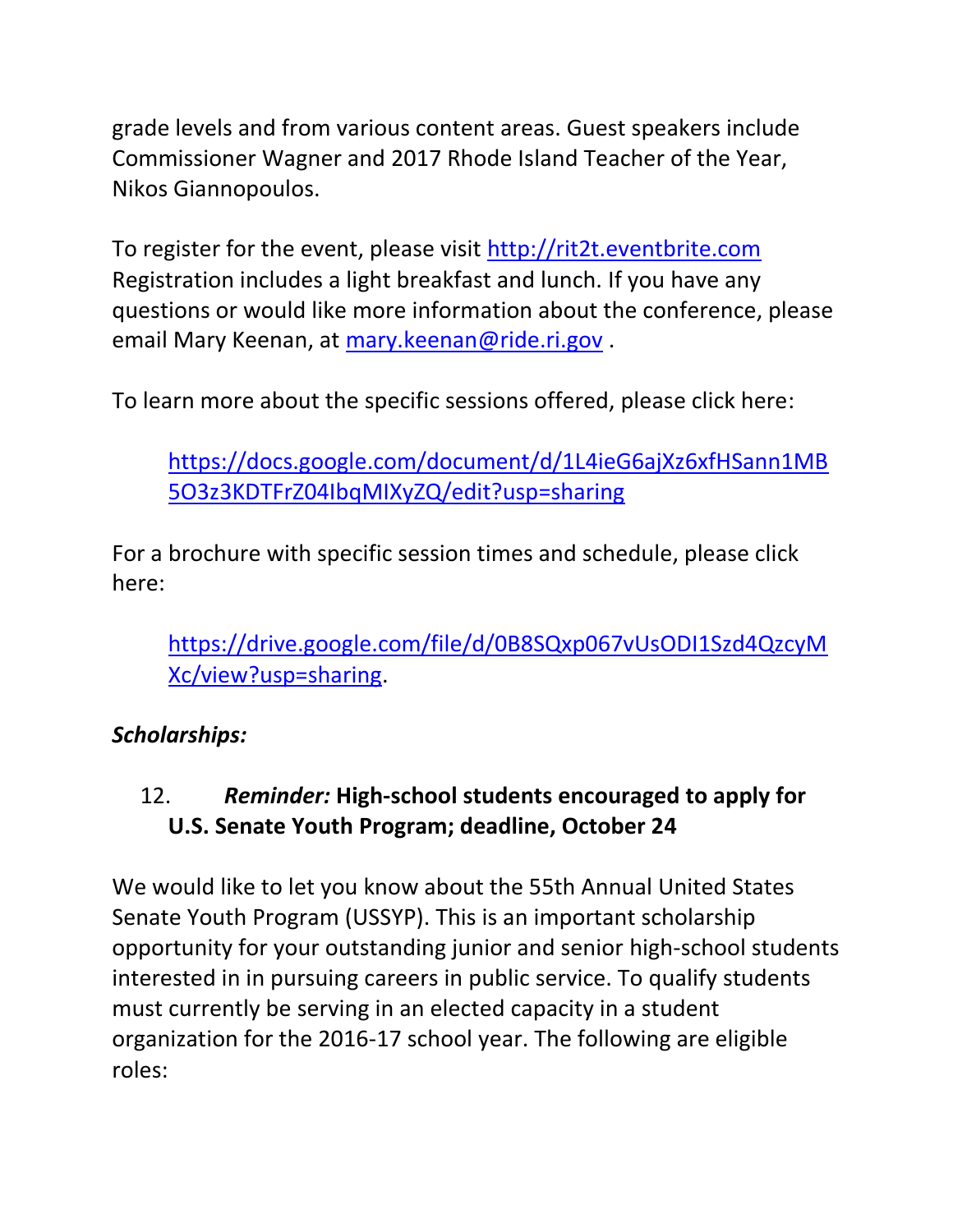- U.S. citizen or permanent resident
- Current high school junior (Class of 2018) or senior (Class of 2017) enrolled and attending a public or private secondary school in Rhode Island
- Currently serving in an elected capacity in a student organization for the 2016-2017 school year
	- Student-body president, vice president, secretary, or treasurer;
	- Class president, vice president, secretary, or treasurer
	- Student Council representative; and
	- Student representative elected or appointed (by a panel, commission, or board) to a local, district, regional, or state-level civic, service or educational organization approved by the state selection administrator .

All fifty states offer this program, and Rhode Island has participated for many years. Each state selects two students to represent them in Washington, D.C.m from March  $4 - 11$ , 2017, where the students interact with elected officials and other individuals in top government positions. Each selected student will also be awarded a ten-thousand dollar (\$10,000) scholarship. In addition, two alternate students will be selected and receive a five-hundred dollar (\$500) college scholarship. The students we have selected to represent Rhode Island have consistently reported that they enjoyed a unique and valuable educational experience. All of the details on how to qualify and apply for the program can be found on the RIDE website:

[http://www.ride.ri.gov/StudentsFamilies/AdditionalResources/St](http://www.ride.ri.gov/StudentsFamilies/AdditionalResources/StudentScholarships.aspx#timeline) [udentScholarships.aspx#timeline.](http://www.ride.ri.gov/StudentsFamilies/AdditionalResources/StudentScholarships.aspx#timeline)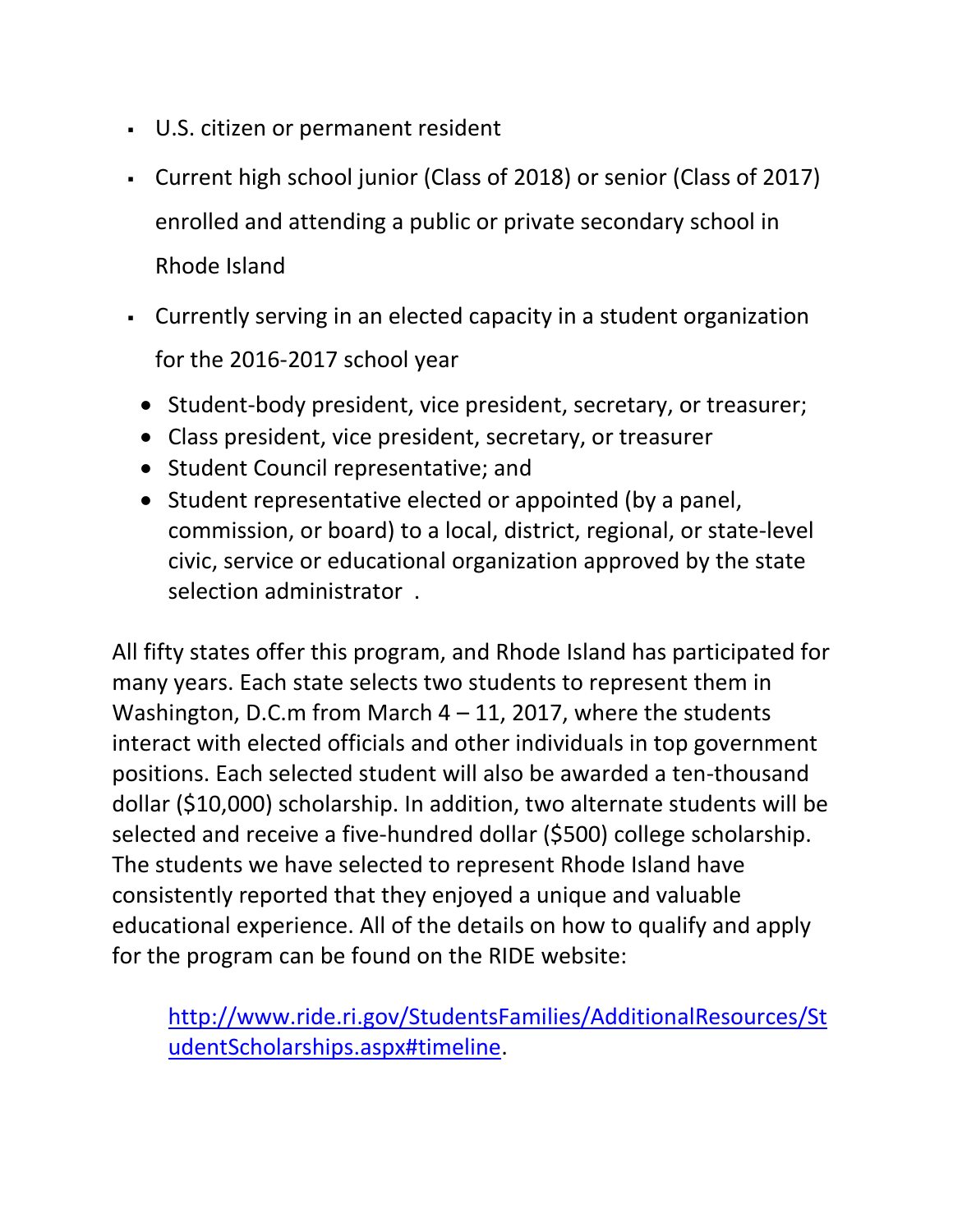Please note that the deadline for students to submit their completed applications and all supporting documents is Tuesday, **October 24**. If you have any questions about this program, please contact Colleen Brophy at 222-4275 or [Colleen.brophy@ride.ri.gov.](mailto:Colleen.brophy@ride.ri.gov) For more information, please visit

[http://ussenateyouth.org/.http://ussenateyouth.org/](http://ussenateyouth.org/) <http://ussenateyouth.org/> This program can greatly benefit your students, and we hope that you will encourage them to apply.

# <span id="page-15-0"></span>13. *Reminder:* **LEAs asked to nominate high-school seniors for Presidential Scholar award by today (October 14) –** *Action Item*

We are seeking from all Rhode Island high schools nominations of students to be named as 2017 Presidential Scholars. We encourage you to work with your high-school principals and to select one male student and one female student from each high school as your nominees for this award. Here are the criteria, as set forth by the U.S. Department of Education:

We encourage you to nominate students who demonstrate outstanding scholarship but who *might not otherwise be nominated through the current SAT/ACT, Arts, or CTE recognition processes*. All high-school seniors graduating between January and June of 2017 who are U.S. citizens or legal permanent residents and who attend public, parochial, or independent schools, as well as those who are home-schooled, are eligible. The candidates will go through the application process, and, as in the past, the 2016 U.S. Presidential Scholars will be selected by the Commission on Presidential Scholars and receive the Presidential Scholars Medallion at a ceremony in their honor in Washington, D.C.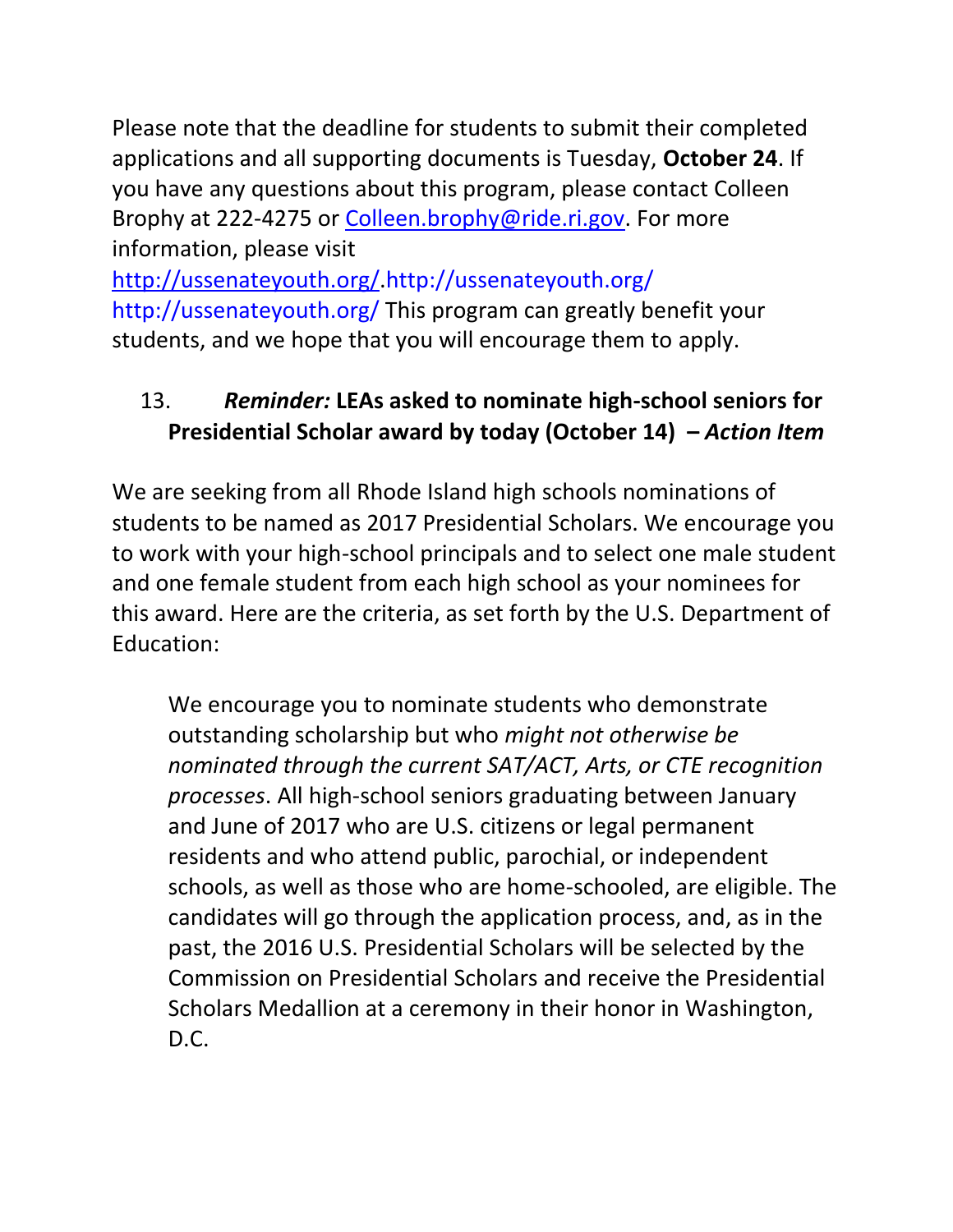It may be helpful to consider the following questions as you contemplate the selection of your nominees:

- What about the student makes him or her stand out as having outstanding scholarship?
- *Were there special challenges or hurdles this student has overcome while still achieving high academic success?*

In addition, it may be useful for you to know that the reviewers will be considering the following categories when evaluating the nominees at the semifinalist and Scholar evaluation levels:

- involvement and Service (in school and community);
- leadership and character;
- writing samples;
- academic achievements; and
- *discretionary points for extraordinary achievement, heavy workload, family responsibilities, or obstacles overcome.*

Each student you nominate should prepare an application that includes:

- his or her resume, including home mailing address;
- a letter of reference from you or a school official that explains how the student stands out as having outstanding scholarship; and
- a brief (approximately 500 to 750 words) essay that responds to this question: "What special challenges or hurdles have you overcome while still achieving high academic success?"

Please also submit this information for each student you nominate:

• Student's name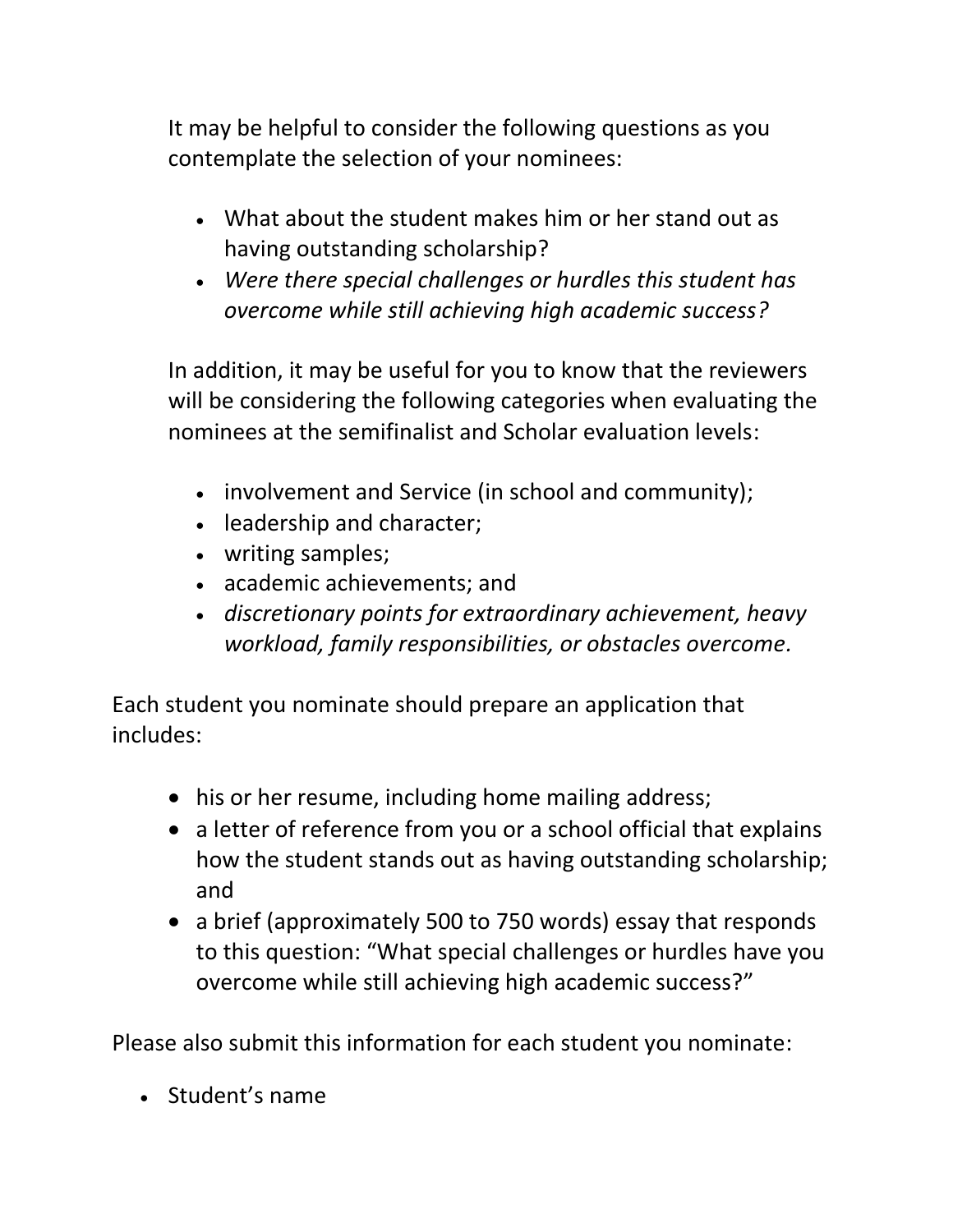- Student's home mailing address
- Student's gender
- Student's personal email address
- High-school name and mailing address
- High-school CEEB code

We remind you that this last point is particularly important to this nomination process, as these nominations will recognize students who would not be considered for this award based solely on their academic achievement.

Either you or your high-school principal(s) will be our contact in this process. We ask either you or your principals (not the nominated students) to submit your nominations to Lauren McCarthy [\(lauren.mccarthy@ride.ri.gov\)](mailto:lauren.mccarthy@ride.ri.gov) by **today** (October 14) .

From nominations we receive, we will select up to 20 nominees from Rhode Island (up to 10 male students, 10 female students). We will notify you when we have submitted nominations to the Presidential Scholars Commission, but you will not hear further from us on the nominations.

The Commission will select finalists early next year, and Scholars will be announced in the spring. Scholars will receive an expense-paid trip to Washington, D.C. For more information about the program, see:

<http://www2.ed.gov/programs/psp/index.html>

# **From the U.S. Department of Education (USED)**

<span id="page-17-0"></span>14. **USED releases regulations on teacher-preparation programs, program effectiveness**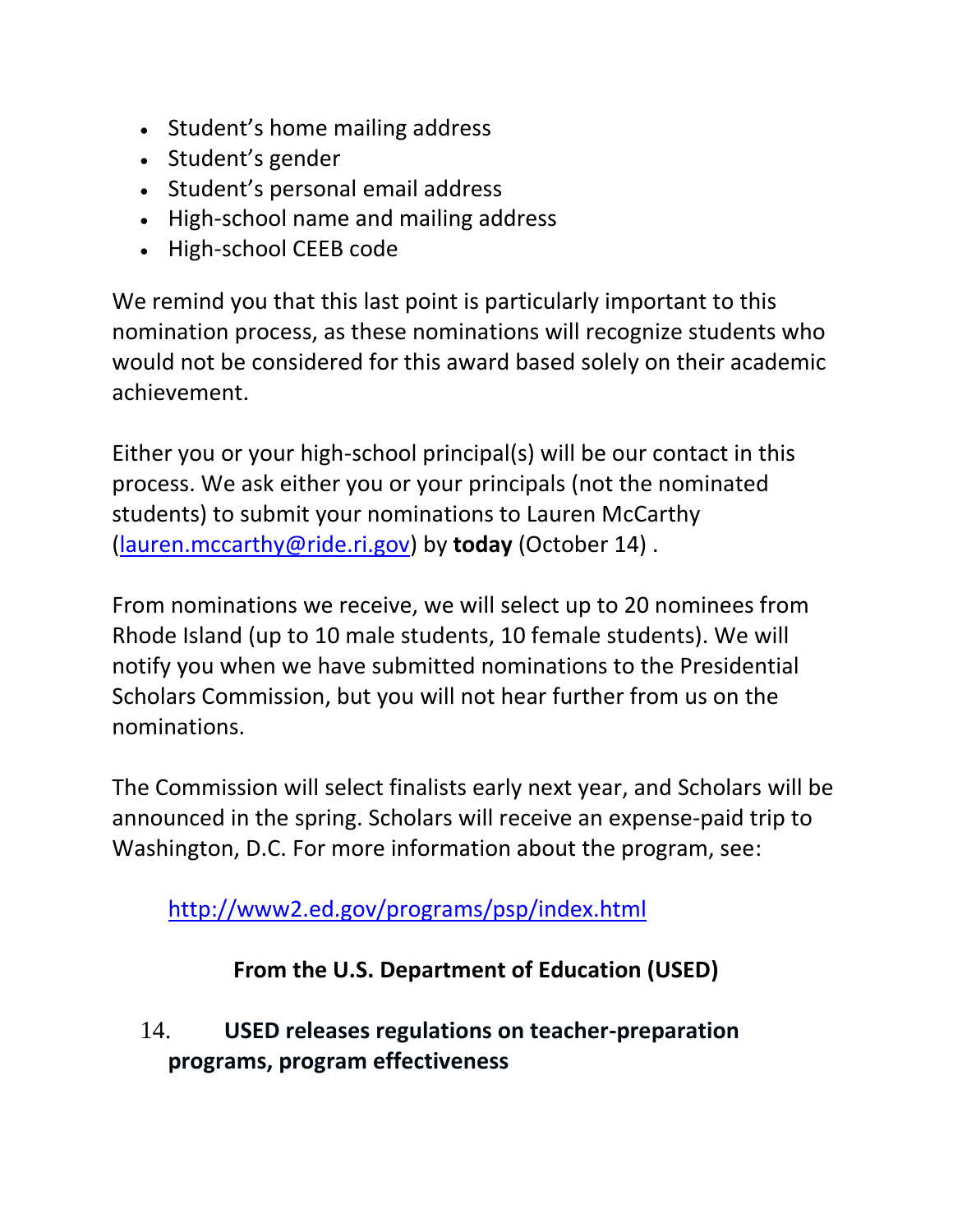The U.S. Department of Education has published regulations to help ensure that new teachers are ready to succeed in the classroom and that every student is taught by a great educator. The regulations build on progress happening across the country and take into account the extensive and valuable feedback shared with the USED since draft rules were first released. The regulations aim to bring transparency to the effectiveness of teacher-preparation programs, provide programs with ongoing feedback to help them improve continuously, and respond to educators across the country who do not feel ready to enter the classroom after graduation.

The rules focus on promoting stronger outcomes for all programs, including traditional, those providing alternative routes to certification, and those provided through distance education, while giving states significant flexibility in how they measure program performance to reflect local needs and priorities. More specifically, the rules require new reporting by states—beyond the basic measures they are required to report annually under the Higher Education Act—about program effectiveness to drive continuous improvement by facilitating ongoing feedback amongst programs, prospective teachers, schools and districts, states and the public. The regulations also aim to provide better information to address the mismatch between the available teaching jobs and fields in which programs are preparing educators, and to enable districts and schools to deploy their best teachers where they are needed the most.

The full text of the final regulation is available [here.](http://www.ed.gov/teacherprep?src=teachprep-pr) To provide additional support and clarity, the USED will soon release nonregulatory guidance for states and districts on teacher preparation.

#### **From other agencies and organizations**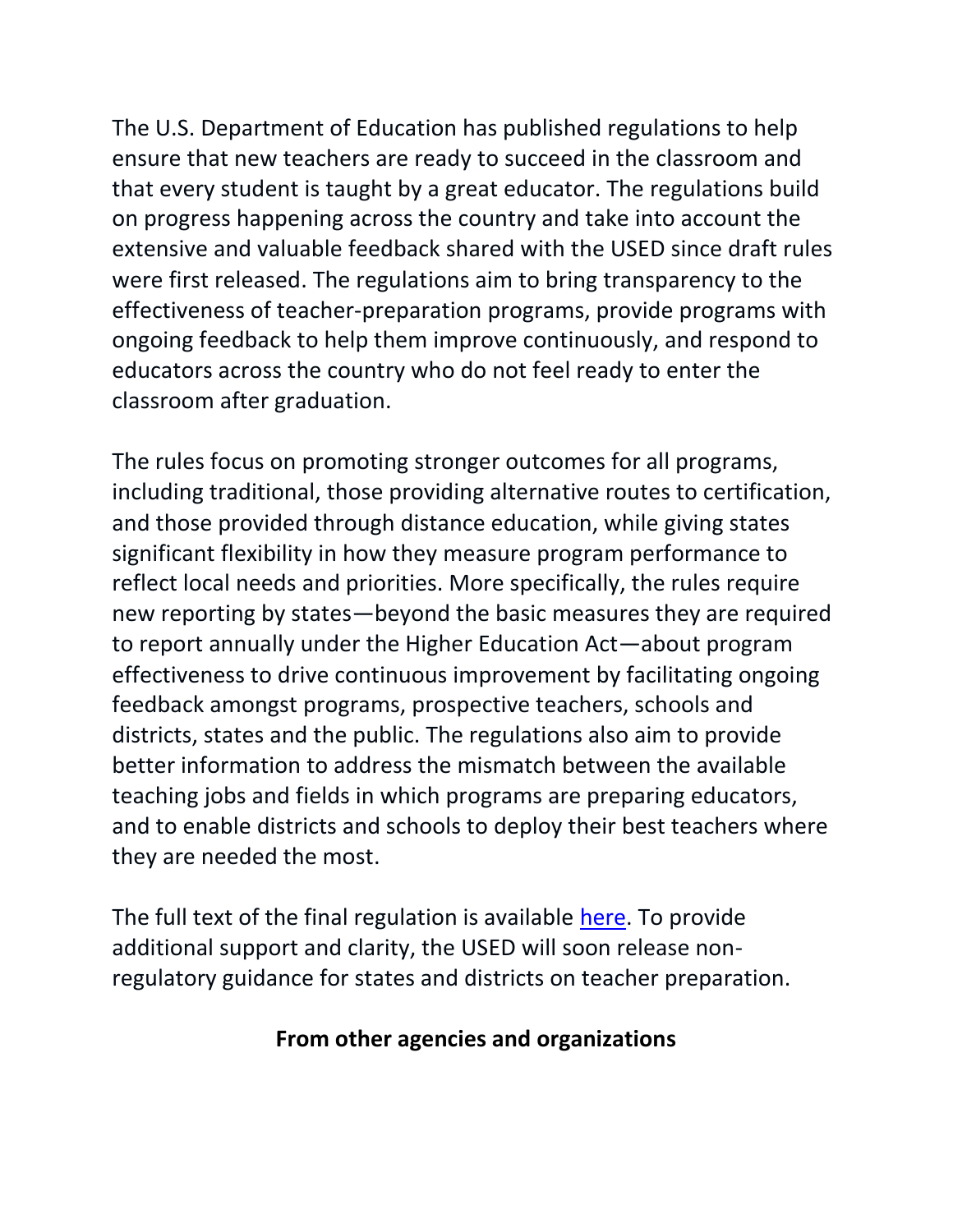# <span id="page-19-0"></span>15. **State Police announce deadlines, procedures for 5 th graders to enter National Missing Children's Day Poster Contest**

Below is the timeline for Rhode Island entries for the 2017 National Missing Children's Day Poster Contest:

Friday, **February 17**, 2017: Deadline for submission of Rhode Island Poster entries (please mail ahead of time to be in receipt by the proposed date).

Mail all entries for consideration in the contest to:

Rhode Island Fusion Center ATTN: Detective Jonathan Elliott 311 Danielson Pike North Scituate, R.I. 02857

Please Include in all submissions:

Name of School Contest Coordinator (School POC) Name of Student Any other specific details to identify the winner (teacher, class #, etc.)

Please inform of submission (total #) via an e-mail to State Coordinator: Detective Jonathan Elliott, Rhode Island State Police, at [jonathan.elliott@risp.gov](mailto:jonathan.elliott@risp.gov)

Friday, **February 24**,2017: Poster Contest officials convene to determine State Winner, and National Application Submission Consent completed and mailed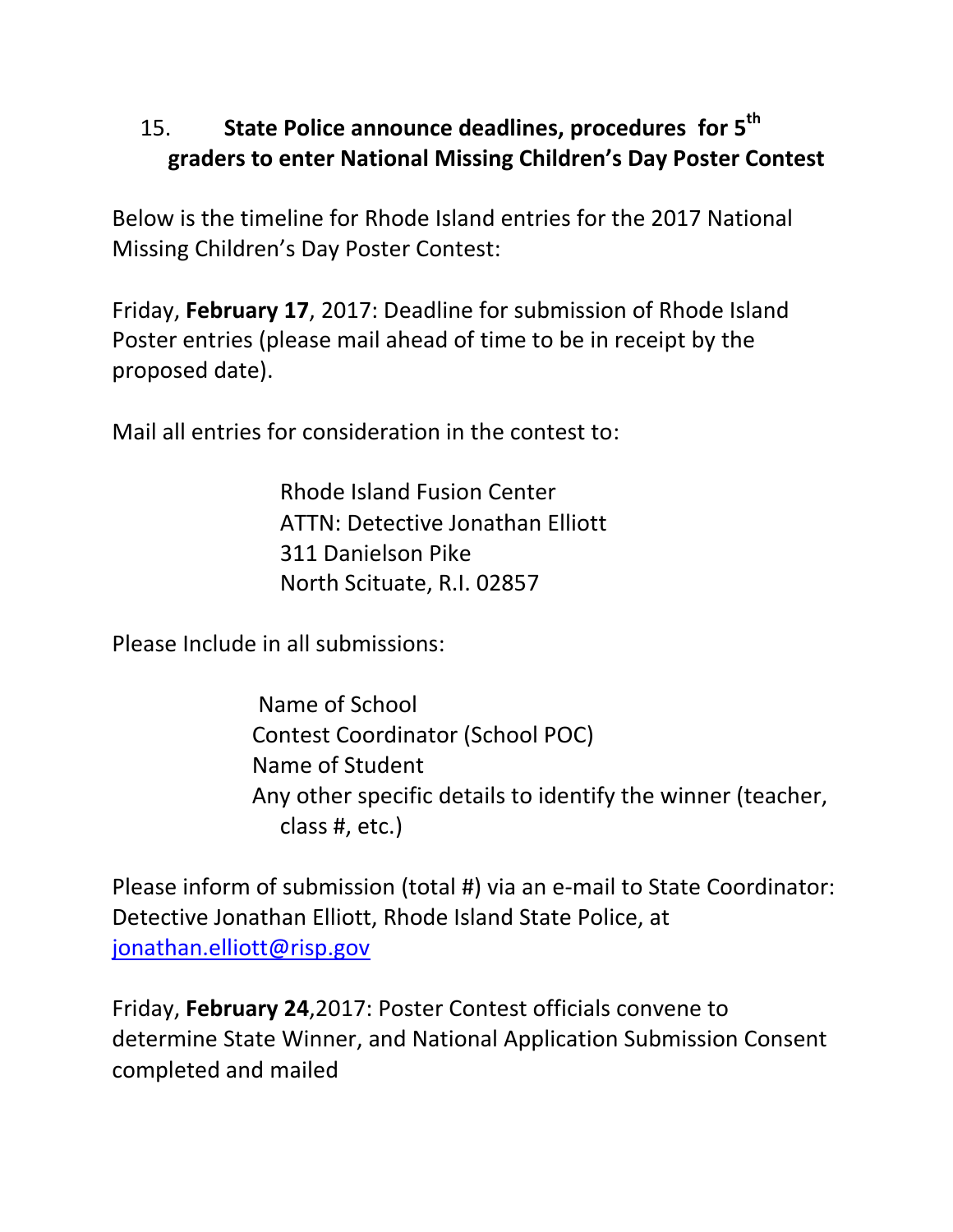Coordination will be made for R.I. State Police to visit the school and present the state winner with a small recognition.

Thursday, **March 16**, 2017: Deadline for State Winners to be received by OJJDP

April 2017: National Winners announced and travel arrangements made for attendance to the National Missing Children's Day Ceremony.

For further information about this contest, see:

[http://mecptraining.org/educate/national-missing-childrens](http://mecptraining.org/educate/national-missing-childrens-day/poster-contest-resources/)[day/poster-contest-resources/](http://mecptraining.org/educate/national-missing-childrens-day/poster-contest-resources/)

To summarize: 2017 National Missing Children's Day Poster Contest Guideline - with specific rules:

- Applicants *must* be in the *fifth grade*.
- Artwork *should reflect the theme "Bring Our Missing Children Home."* This phrase *must* appear somewhere on the poster. The theme may be depicted in the students' artwork through one illustration or a combination of illustrations (e.g., signs and symbols, people, abstract, industry, wildlife)
- The theme must be depicted visually and can be created using media such as acrylics, watercolor, pencils, charcoal, magic markers, spray paint, crayons, and pastels. Digitally produced images, collages, cut-outs, and stamping *will not* be eligible for consideration.
- The finished poster **must** measure 8½ x 14 inches.
- The poster must be submitted with a *completed* application, which includes a description of the poster and a brief biography of the artist, either written legibly or typed.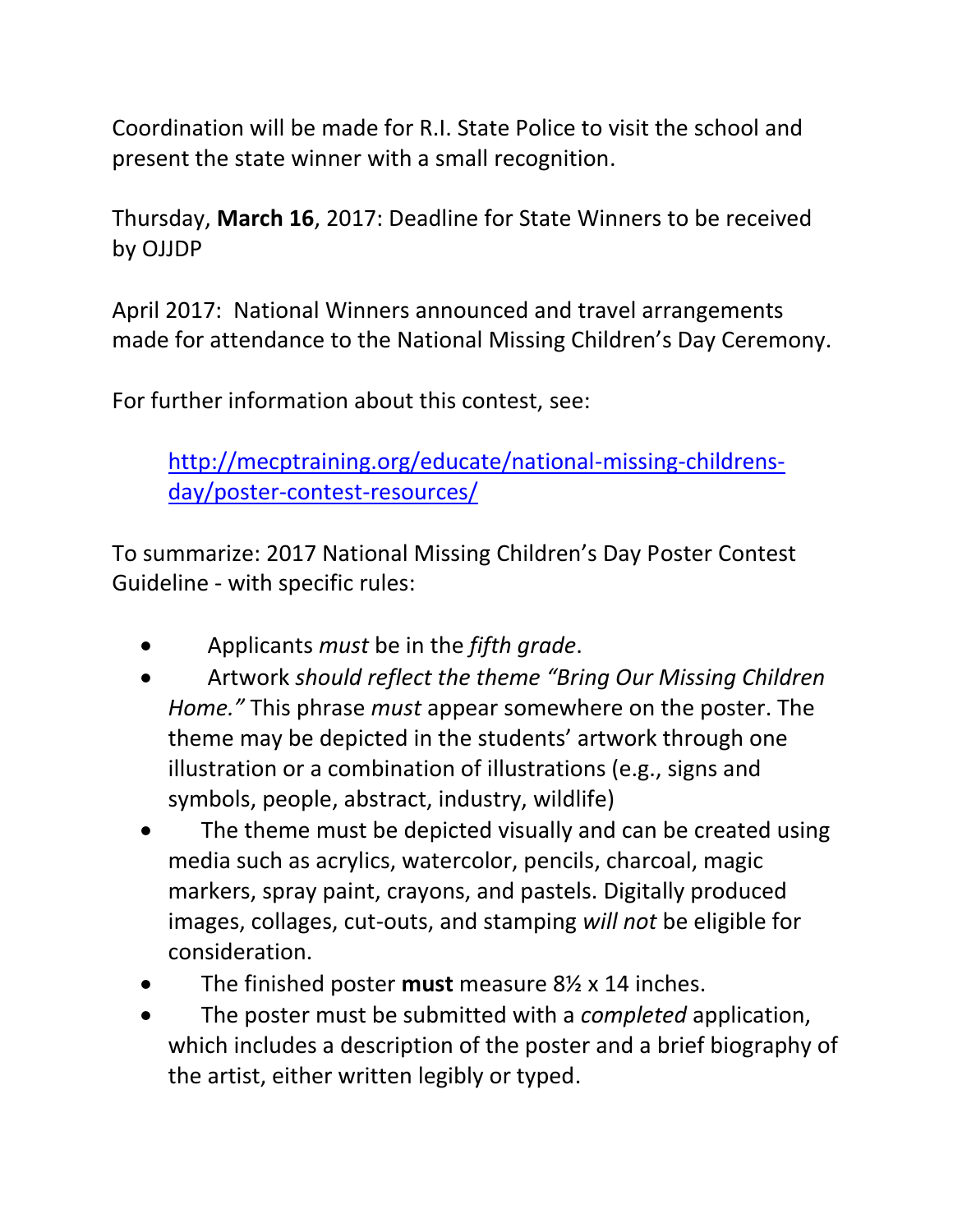For further information about this initiative, contact:

Detective Jonathan Elliott, #88 Rhode Island State Fusion Center Main: 444-1117 Desk: 444-1372 Fax: 458-1173 [Jonathan.Elliott@risp.gov](mailto:Jonathan.Elliott@risp.gov)

### <span id="page-21-0"></span>16. **Roger Williams University School of Continuing Studies seeks student input via survey for planning Youth Summit**

This Spring, the Roger Williams University (RWU) School of Continuing Studies will host the fourth annual #TURNUPRI Youth Summit, in collaboration with the Department of Health, Unified Solutions, and numerous Rhode Island community partners. This free statewide career-exploration conference, to be held during April vacation, is designed and led by Rhode Island youth. To better inform the development of the conference, RWU is asking teachers, school leaders, and other caring adults to encourage students to respond to an interest survey. The results of the survey will drive decisions around guest speakers, break-out sessions, and other important conference content. Please share this survey through any means deemed appropriate within your school or district: [Youth Career Interest Survey.](https://docs.google.com/forms/d/e/1FAIpQLSeuQJCjzaiZLz3I50IZyNX4-MDFwhCBY1ITDmuEKEHOqzMIxg/viewform)

For questions regarding the #TURNUPRI conference, please email Juan Wilson, [jiwilson@rwu.edu.](mailto:jiwilson@rwu.edu) Additional conference information will be released on [www.turnupri.com](http://www.turnupri.com/) in the coming months.

### <span id="page-21-1"></span>17. **Registration open for conference at RIC for art educators**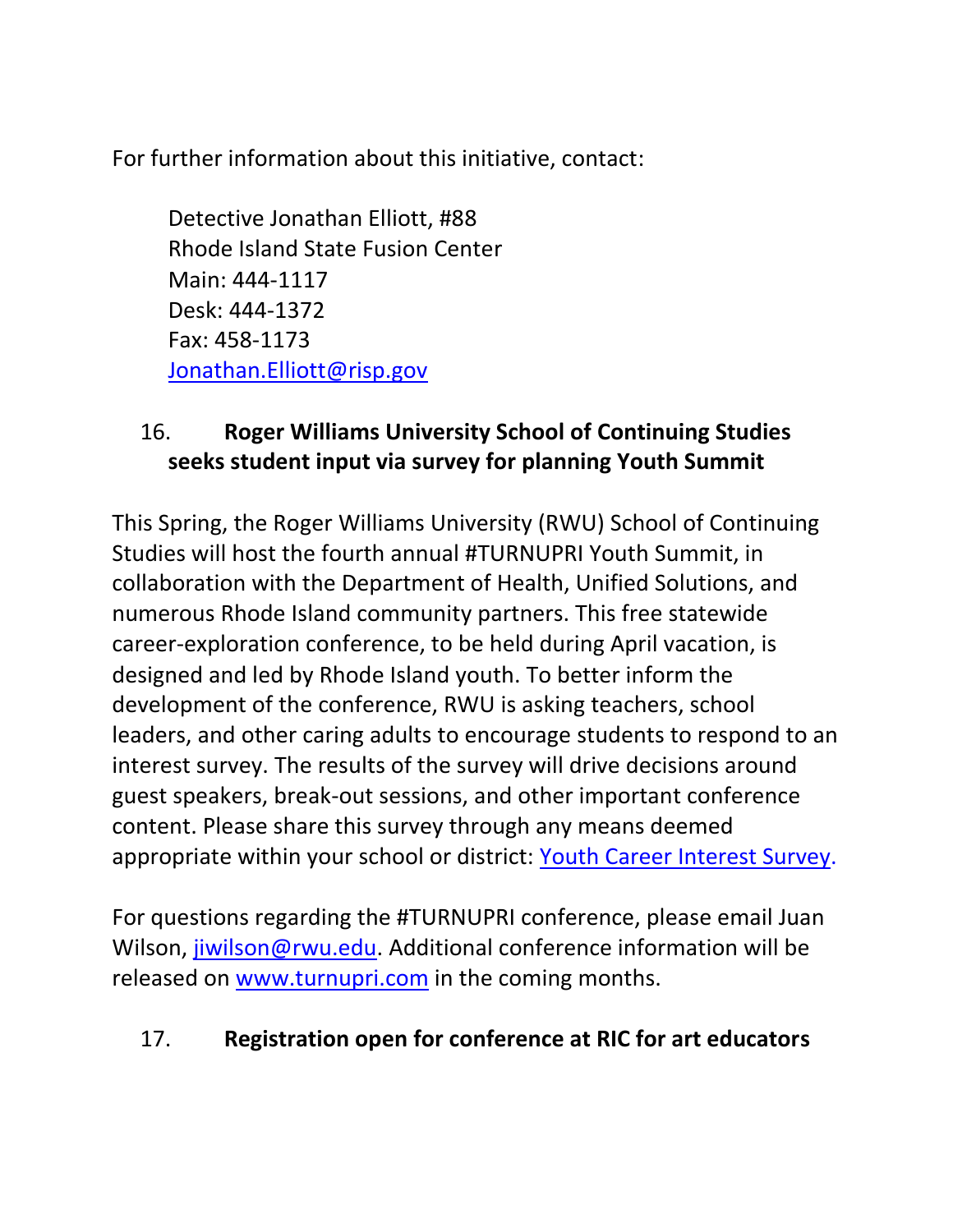The Rhode Island Art Education Association (RIAEA) will hold its Bi-Annual Conference for Art Educators on Saturday, **November 5**, from 8 a.m. to 5 p.m. The conference will be held at Alex and Ani Hall, Rhode Island College's newly renovated and expanded 52,600-square-foot art center.

"re-CONNECT" will feature several workshops taught by RIC professors as well as art educators from all over the state. [Nancy Walkup,](http://riaeastateconference.weebly.com/bio-nancy-walkup.html) Editor of SchoolArts Magazine, will be the keynote speaker. SchoolArts Magazine is a national art-education magazine committed to promoting excellence, advocacy, and professional support for educators in the visual arts. Between sessions, enjoy our artisans sale as well as our exhibitor tables.

Please go to<http://riaeastateconference.weebly.com/> for more information. Discounted Early Registration ends **tomorrow** (October 15)! This conference is sponsored by Rhode Island College.

# <span id="page-22-0"></span>18. **Write Rhode Island announces writing workshops**

The Providence Public Library will be presenting "On The Rhode," a three-part workshop that offers an introduction to short fiction for teens in grades 8-12. Saturdays, **tomorrow** (October 15) and October 22 at 29 from 10 a.m. – 2 p.m. Contact Shannon, at Providence Public Library, or register at [www.provlib.org/teenRegistration.](http://www.provlib.org/teenRegistration)

The East Providence Weaver Library will host Flash Fiction with Kathryn Kulpa on Saturday, October 22, from 11 a.m. - 1p.m. Call 434-2453 to register.

Barnes & Noble Warwick will *host Introduction to Short Story Writing with Max Winter* on Wednesday, October 27, at 6 p.m. Contact Barnes & Nobles to sign up.